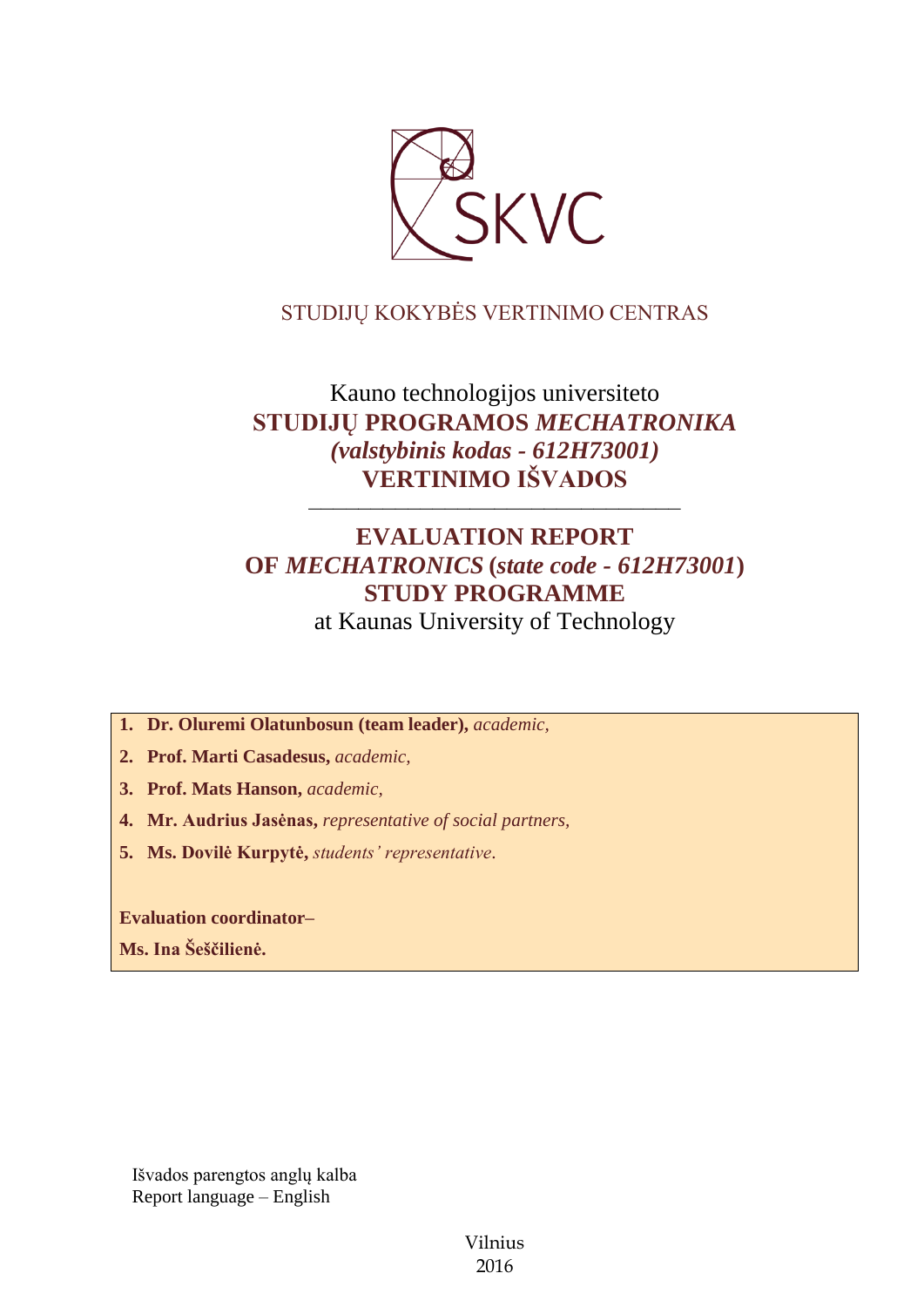## **DUOMENYS APIE ĮVERTINTĄ PROGRAMĄ**

| Studijų programos pavadinimas                           | <b>Mechatronika</b>      |
|---------------------------------------------------------|--------------------------|
| Valstybinis kodas                                       | 612H73001                |
| Studijų sritis                                          | Technologijos mokslai    |
| Studijų kryptis                                         | Gamybos inžinerija       |
| Studijų programos rūšis                                 | Universitetinės studijos |
| Studijų pakopa                                          | Pirmoji                  |
| Studijų forma (trukmė metais)                           | Nuolatinė (4)            |
| Studijų programos apimtis kreditais                     | 240                      |
| Suteikiamas laipsnis ir (ar) profesinė<br>kvalifikacija | Mechatronikos bakalauras |
| Studijų programos įregistravimo data                    | 1997                     |

## **INFORMATION ON EVALUATED STUDY PROGRAMME**

–––––––––––––––––––––––––––––––

| Title of the study programme                           | <b>Mechatronics</b>                      |
|--------------------------------------------------------|------------------------------------------|
| State code                                             | 612H73001                                |
| Study area                                             | <b>Technological Sciences</b>            |
| Study field                                            | Production and Manufacturing Engineering |
| Type of the study programme                            | University studies                       |
| Study cycle                                            | First                                    |
| Study mode (length in years)                           | Full-time (4)                            |
| Volume of the study programme in credits               | 240                                      |
| Degree and (or) professional qualifications<br>awarded | <b>Bachelor of Mechatronics</b>          |
| Date of registration of the study programme            | 1997                                     |

 $\odot$ Studijų kokybės vertinimo centras

The Centre for Quality Assessment in Higher Education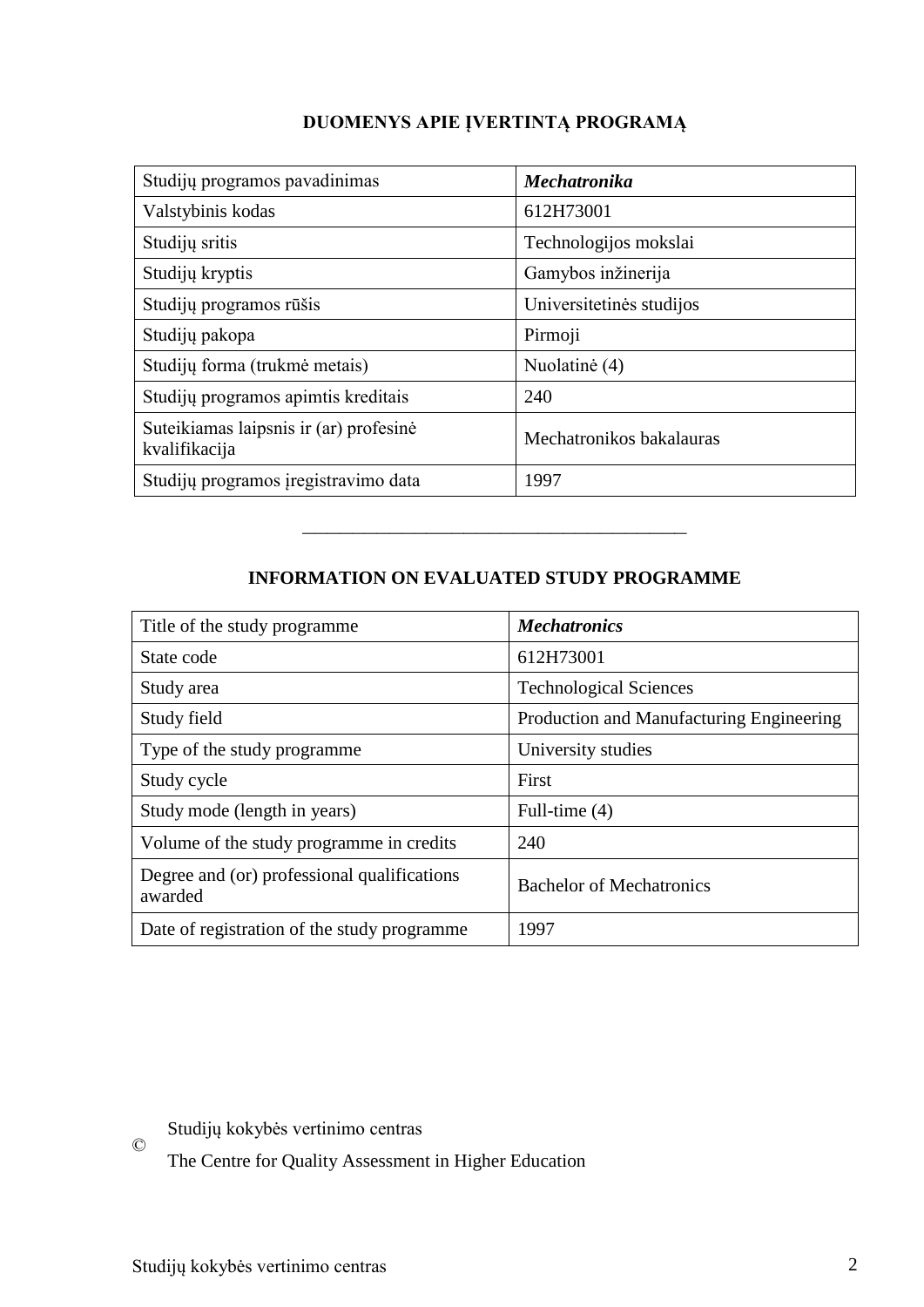| 1.1.                                                                      |  |
|---------------------------------------------------------------------------|--|
| 1.2.                                                                      |  |
| Background of the HEI/Faculty/Study field/ Additional information<br>1.3. |  |
| 1.4.                                                                      |  |
|                                                                           |  |
|                                                                           |  |
|                                                                           |  |
|                                                                           |  |
|                                                                           |  |
|                                                                           |  |
|                                                                           |  |
|                                                                           |  |
|                                                                           |  |
|                                                                           |  |
|                                                                           |  |

# **CONTENTS**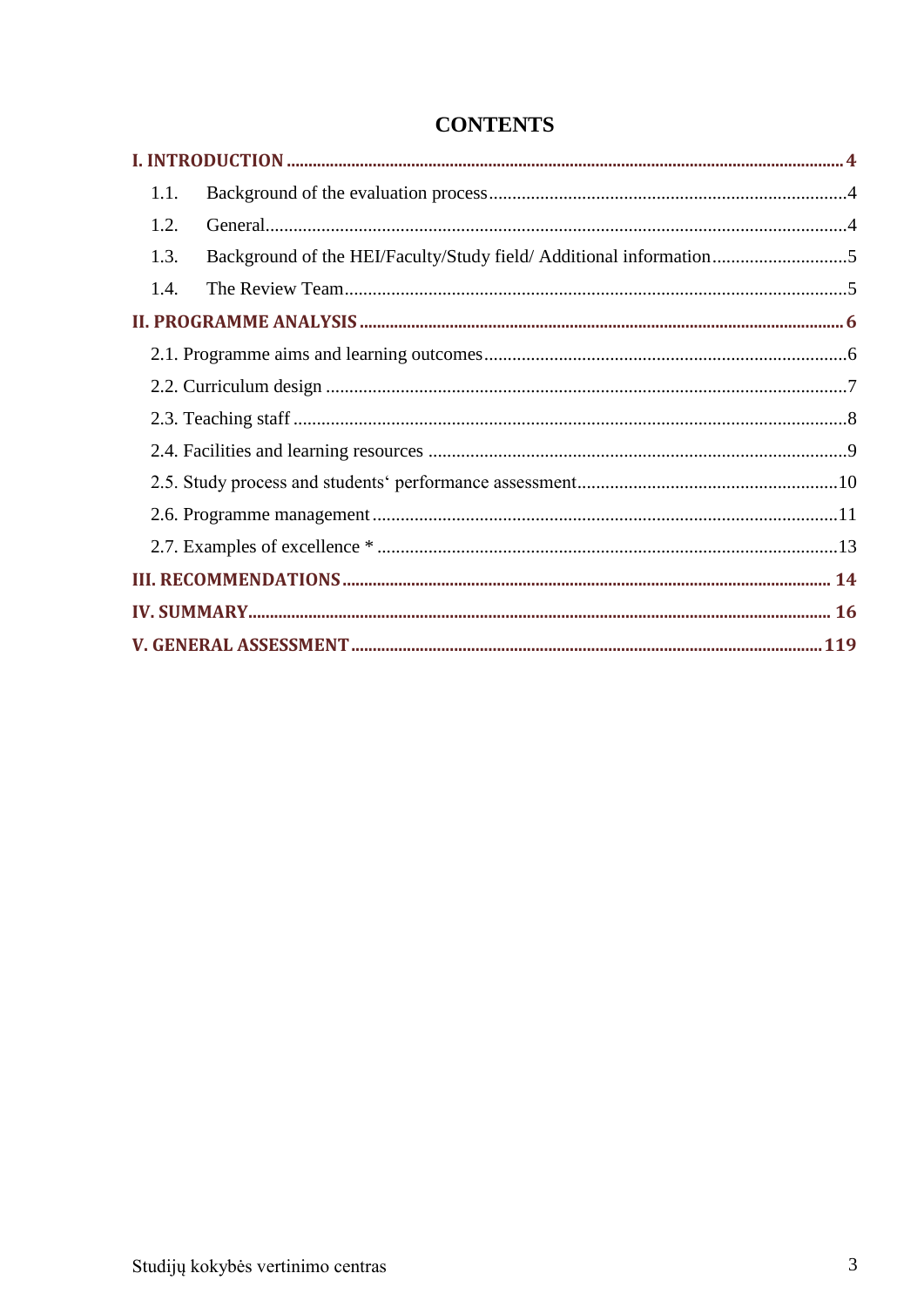#### <span id="page-3-0"></span>**I. INTRODUCTION**

#### <span id="page-3-1"></span>*1.1. Background of the evaluation process*

The evaluation of on-going study programmes is based on the **Methodology for evaluation of Higher Education study programmes,** approved by Order No 1-01-162 of 20 December 2010 of the Director of the Centre for Quality Assessment in Higher Education (hereafter – SKVC).

The evaluation is intended to help higher education institutions to constantly improve their study programmes and to inform the public about the quality of studies.

The evaluation process consists of the main following stages: *1) self-evaluation and selfevaluation report prepared by Higher Education Institution (hereafter – HEI); 2) visit of the review team at the higher education institution; 3) production of the evaluation report by the review team and its publication; 4) follow-up activities.* 

On the basis of external evaluation report of the study programme SKVC takes a decision to accredit study programme either for 6 years or for 3 years. If the programme evaluation is negative such a programme is not accredited.

The programme is **accredited for 6 years** if all evaluation areas are evaluated as "very good" (4 points) or "good" (3 points).

The programme is **accredited for 3 years** if none of the areas was evaluated as "unsatisfactory" (1 point) and at least one evaluation area was evaluated as "satisfactory" (2 points).

The programme **is not accredited** if at least one of evaluation areas was evaluated as "unsatisfactory" (1 point).

#### <span id="page-3-2"></span>*1.2. General*

The Application documentation submitted by the HEI follows the outline recommended by the SKVC. Along with the self-evaluation report and annexes, the following additional documents have been provided by the HEI before, during and/or after the site-visit:

| No. | Name of the document                                                                                      |
|-----|-----------------------------------------------------------------------------------------------------------|
| 1.  | Action plan on solving problems defined by "Round table with students" (example<br>from database)         |
| 2.  | List of Start-up's                                                                                        |
| 3.  | Transcripts of records (examples taken from database)                                                     |
| 4.  | Marketing and communication activities for the study programmes in the field of<br>Production engineering |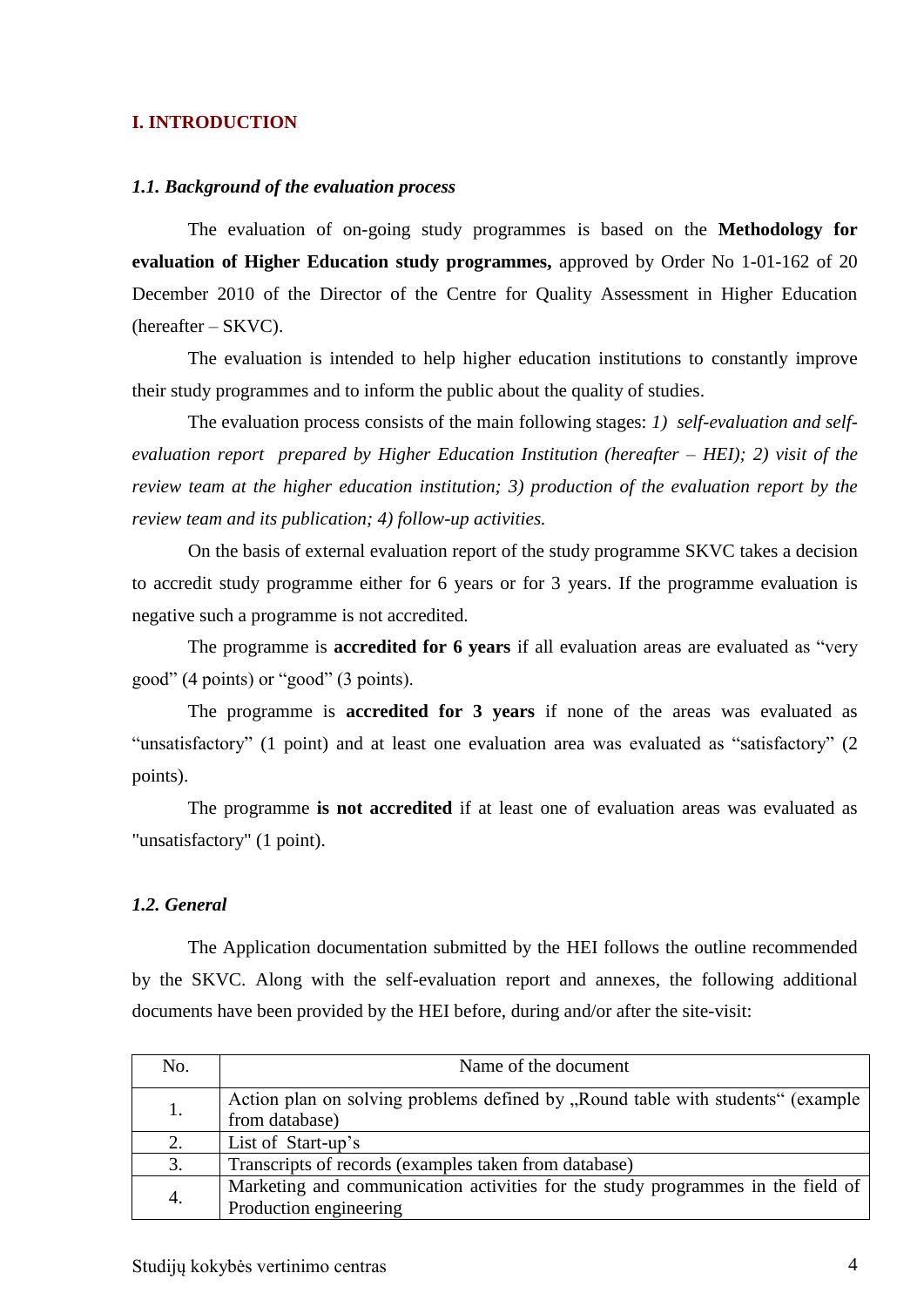| Module assessment summary (example from database)         |
|-----------------------------------------------------------|
| List of laboratories visited on $18th$ of November at KTU |

#### <span id="page-4-0"></span>*1.3. Background of the HEI/Faculty/Study field/ Additional information*

Kaunas University of Technology (KTU) is a public research university located in Kaunas, Lithuania. With almost 11,000 students, it stands as the largest technical university in the Baltic States. It offers 135 academic studies (bachelors, masters and doctorates), 39 of which are taught in English.

KTU has 135 study programmes, of which 54 are Bachelor's, 63 are Master's and 17 scientific fields of Doctoral studies. One of these Bachelors' is the Mechatronic Bachelors' programme to be assessed. According to the Self Evaluation Report SER, the programme was created and started in 1997. The programme is aimed to provide well-balanced set of knowledge of mechanical, electronics and informatics engineering, develop abilities and practical skills to design and implement mechatronic systems and processes according to the SER. It is 240 credits aligned with ECTS. The Bachelor programme is taught in Lithuanian and English.

The previous external evaluation of the programme was carried out in 2008. It was assessed and accredited, with four recommendations to improve the programme. It was recommended to:

- 1. Revise the program so it will fully comply with the general requirements,
- 2. Improve the laboratory equipment used in the studies,
- 3. Increase the availability of textbooks,
- 4. Deeper analysis of problems in the final degree project.

These four recommendations had a positive effect while making improvements in the structure and execution of the programme according to the SER.

The programme aims, learning outcomes, structure and content of the Programme and study subjects have been improved in order to satisfy the needs of employers as well as to satisfy the requirements of national and European legislation in the area of higher education according to the SER.

#### <span id="page-4-1"></span>*1.4. The Review Team*

The review team was completed according *Description of experts' recruitment*, approved by order No. 1-01-151 of Acting Director of the Centre for Quality Assessment in Higher Education. The Review Visit to HEI was conducted on *16 th November, 2016.*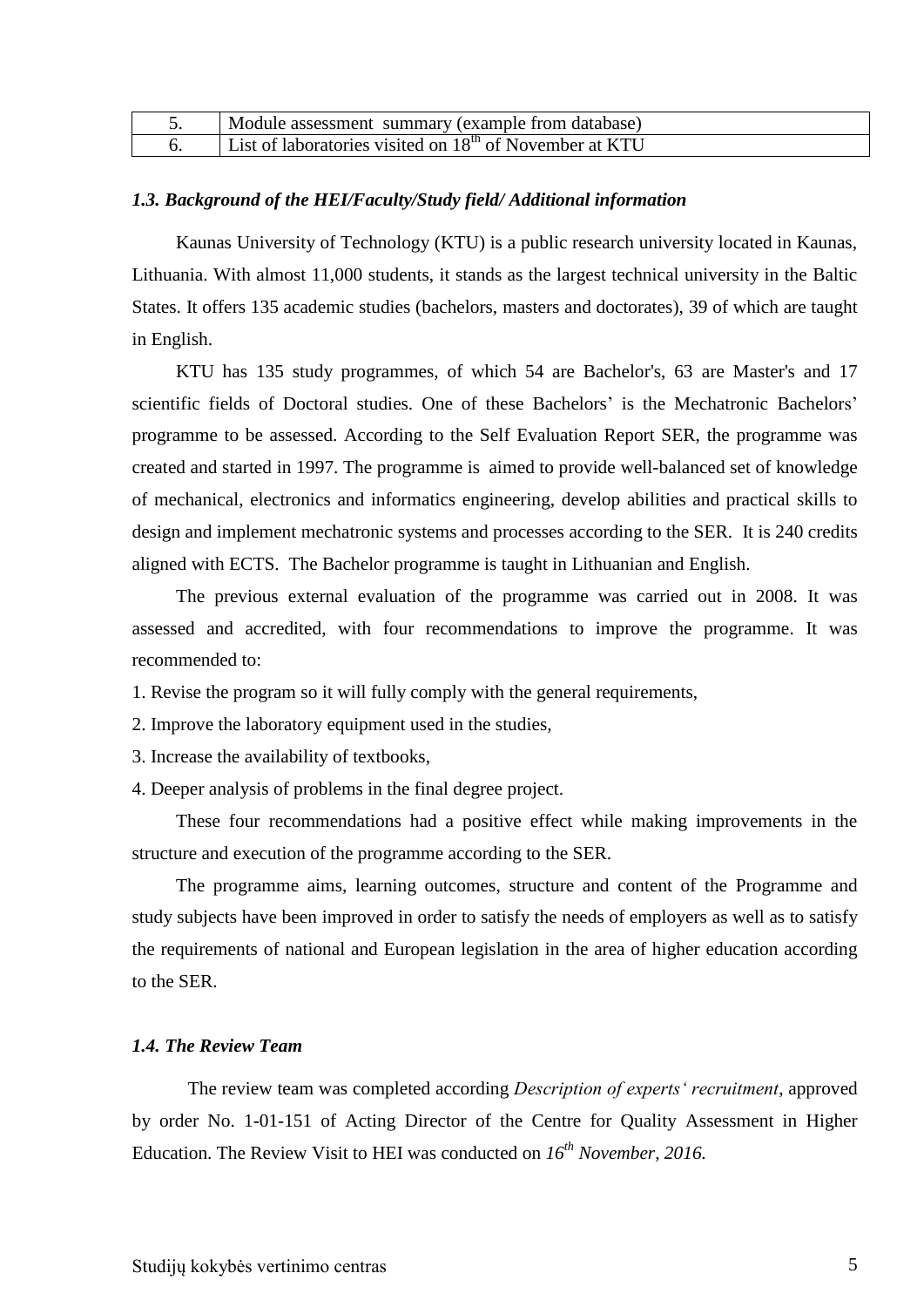- **1. Dr. Oluremi Olatunbosun (team leader)**, *Head of Vehicle Dynamics Laboratory, School of Mechanical Engineering, University of Birmingham, United Kingdom;*
- **2. Prof. Marti Casadesus,** *Full Professor, Department of Management, University of Girona, PhD in Industrial Engineering, Spain;*
- **3. Prof. Mats Hanson,** *Professor in Mechatronics, Department of Machine Design, KTH Royal Institute of Technology (until 2014), Sweden;*
- **4. Mr. Audrius Jasėnas,** *director of public organization "Intechcentras", Lithuania;*
- <span id="page-5-0"></span>**5. Ms. Dovilė Kurpytė,** *doctoral student of Vilnius Gediminas Technical University study programme Electrical and Electronics Engineering, Lithuania.*

**Evaluation coordinator – Ms. Ina Šeščilienė.**

#### **II. PROGRAMME ANALYSIS**

#### <span id="page-5-1"></span>*2.1. Programme aims and learning outcomes*

The overall programme aim is perfectly in line with the vison and mission of KTU.

(SER, page 4 *"The mission of Kaunas University of Technology is to provide research-based studies, to create and to transfer knowledge and innovative technologies for the sustainable development and innovative growth of the country, to provide open-minded creative environment inspiring leaders and talented individuals. The future vision of Kaunas University of Technology is to be one of the leading European University with knowledge and technology development and transfer-based activities….").* The programme aim is to educate engineers who are able analyse, design, implement and integrate innovative technologies and educate leaders who have abilities and skills to do this. Mechatronic graduates will contribute to the innovative growth of the country as it's a great demand from the labour market to hire graduates in this area. That means that program should have the greatest support from the top management of KTU; University Council, Rector and rectors office, the Senate, Deans office, etc.

The Learning Outcomes (LO) are in six categories, the same as many engineering programs at KTU and they are aligned with EUR-ACE standards for the first cycle degree. The LO was updated 2014 according to the Descriptor of the Study Fields of Engineering from the Minister of Education and Science in Lithuania.

The LO are clear and in line with the aims of the program even if the Field of Engineering is Production Engineering which is more narrow.

The LO should be more expressed in terms of what the students are able to do after graduation instead of formulations like "has knowledge, understands, awareness, etc." The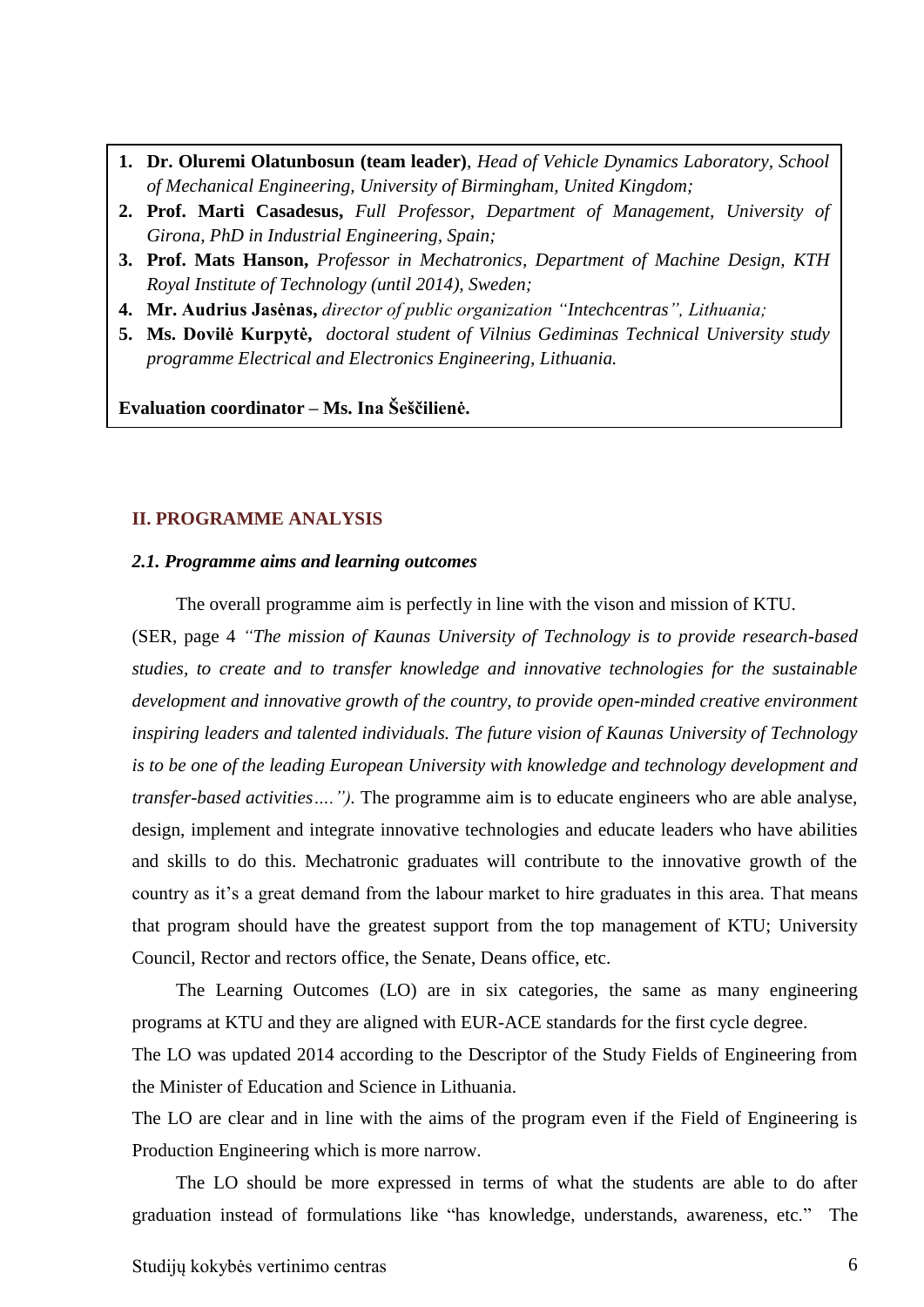overall learning outcomes could be improved by clearly stating the student's abilities in innovative technologies, innovation skills and internationalization and English language skills.

Normally, Mechatronics is the inter- and cross-disciplinary synthesis of Mechanical-, Electrical-and Computer Sciences. In the light of the balance between the three, the computer science content is very weak. Programming and software is a very important part and there are no explicit LOs in this area.

Concerning publicity of the programme, the LOs are available on the webpage <http://ktu.edu/en/programme/b/mechatronics> and the information is aligned with the information in the Self Evaluation Report. Nevertheless it was hard to find the webpage by searching from the KTU main page.

The webpage <https://apply.ktu.edu/courses/course/54-bsc-mechatronics>for admission is very simple and the question is if it can attract the target group, young students? The Overview, Keywords and Program structure could be rephrased.

Program Structure, is lacking the information about the 33 credits that are allocated to natural sciences and mathematics. The webpage needs a link to <http://ktu.edu/en/programme/b/mechatronics> . The BSc. Program is presented more in detail on [http://ktu.edu/en/programme/b/mechatronics.](http://ktu.edu/en/programme/b/mechatronics) However, it was hard to find the webpage by searching from the KTU main page.

The web page gives very little information about the programme – only "*Modern technological equipment, various machines, robots, measuring and control equipment and even household appliances are becoming complex technical systems, which are developed based on the principles of mechatronics, i.e. by using the latest science achievements and opportunities of mechanics, electronics and informatics. Developers of these systems will be able to create and the future of world!".* The page "ABOUT" the program urgently needs to be updated for a new admission cycle. The page "LEARNING OUTCOMES" needs a preamble to describe the importance of using LO. The page "STUDY MODULES" is the same as Table 2.2 in the SER. It is not linked to the course descriptions and course content from the STYDY MODULES page.

#### <span id="page-6-0"></span>*2.2. Curriculum design*

The program is a full 4 year, 240 ECTS, full time study BSc. program and in line with the regulations and legislation. (SER p. 38 *"Structure of the Programme – which is 4 years in duration and 240 credits in its volume - fully corresponds Description of the General Requirements for first cycle study programmes. For Final degree project 18 credits are allocated. Together with two modules of practice (in total 15 credits) and two semester projects*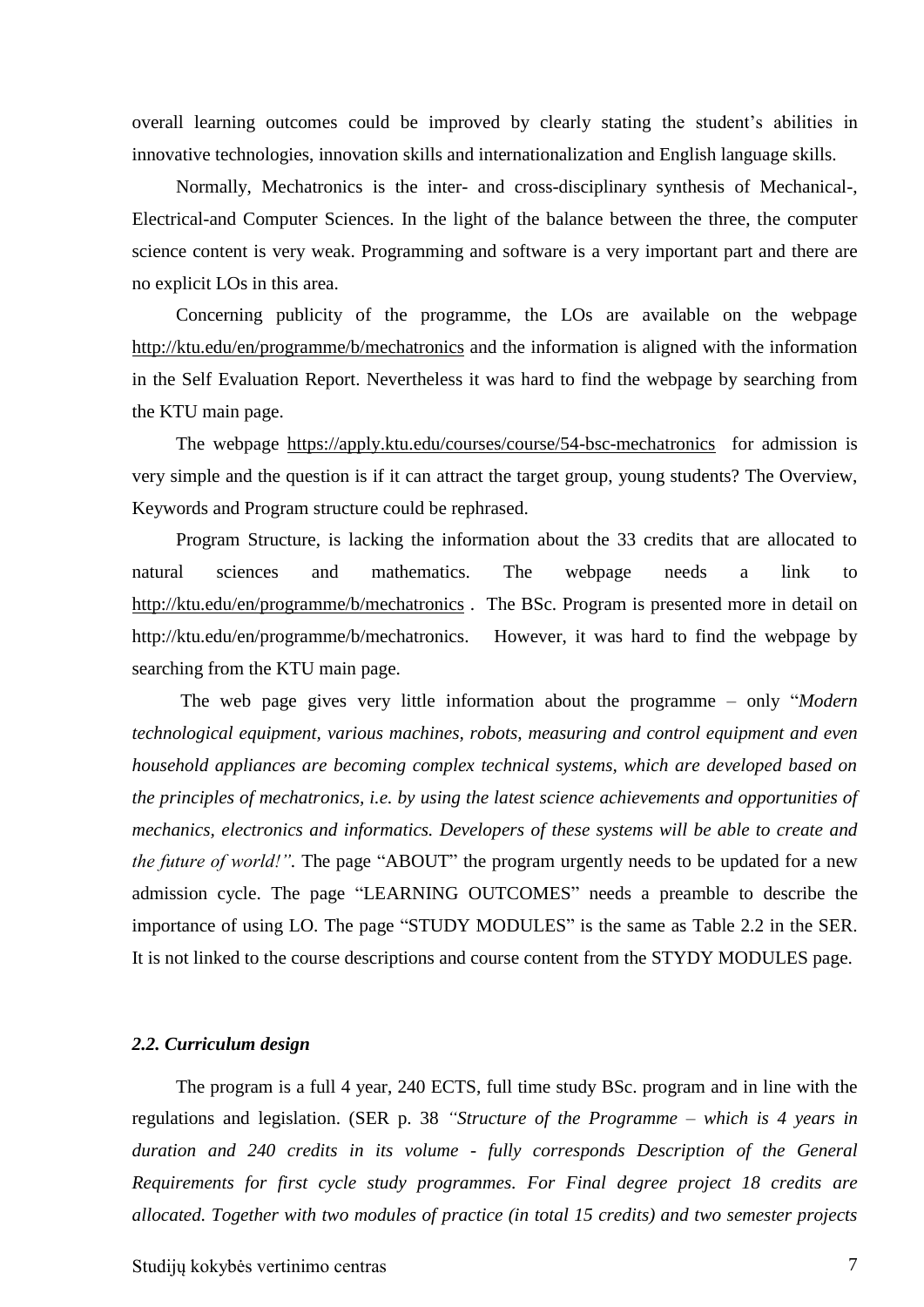*(12 credits) the final degree project serve as important subjects strengthening the abilities and practical skills of engineering activities and indicating the achievement of learning outcomes at the programme level. 39. The Programme structure which is in compliance with the regulations and legislations of studies according workload for individual studies and contact hours in auditorium").*

KTU have a system where most of the normal coursework are delivered in 6 ECTS modules and sometimes 3 ECTS (final thesis and internships not included). Mechatronics could be taught in a more problem based and project organized way, often leading to modules larger than 3 to 6 ECTS. There is one promising example - the course Robotized Technological Complexes is 9 ECTS.

The scope and aim of a mechatronic program is to educate graduates that are be able to solve important problems in the society, using multi-, cross- and inter-disciplinary technologies and methods to design and implement smart systems and products. The students can be more motivated if already they are introduced to mechatronics as a topic in the first semester – this is proposed by *the CDIO™ INITIATIVE (an innovative educational framework for producing the next generation of engineers;* [www.cdio.org\)](http://www.cdio.org/).

The computer science and programming part seems to be very weak. Programming and software is a very important part but there are no basic courses in that area in the curriculum. It could replace the subject Physics 3 and or Chemistry.

The Program Director seems to be very active and eager to develop the program. The LO was updated 2014 and revised 2016 according to descriptors of Study Fields of Engineering (SER #32 on page 8).

The Mechatronic Institute [\(http://ktu.edu/en/institute-mechatronics/\)](http://ktu.edu/en/institute-mechatronics/) is mentioned in the SER and members from the institute were present during the site visit. The institute is an important partner to ensure the integration of the latest achievements in the mechatronic area into the curricula and subjects.

In summary, the curriculum design, course content and teaching methods are sufficient to ensure that the Learning Outcomes will be achieved.

#### <span id="page-7-0"></span>*2.3. Teaching staff*

The description in SER Section 2.3 about teaching staff is very extensive and well described in detail. However, there seems to be no information about the professors' research projects or CV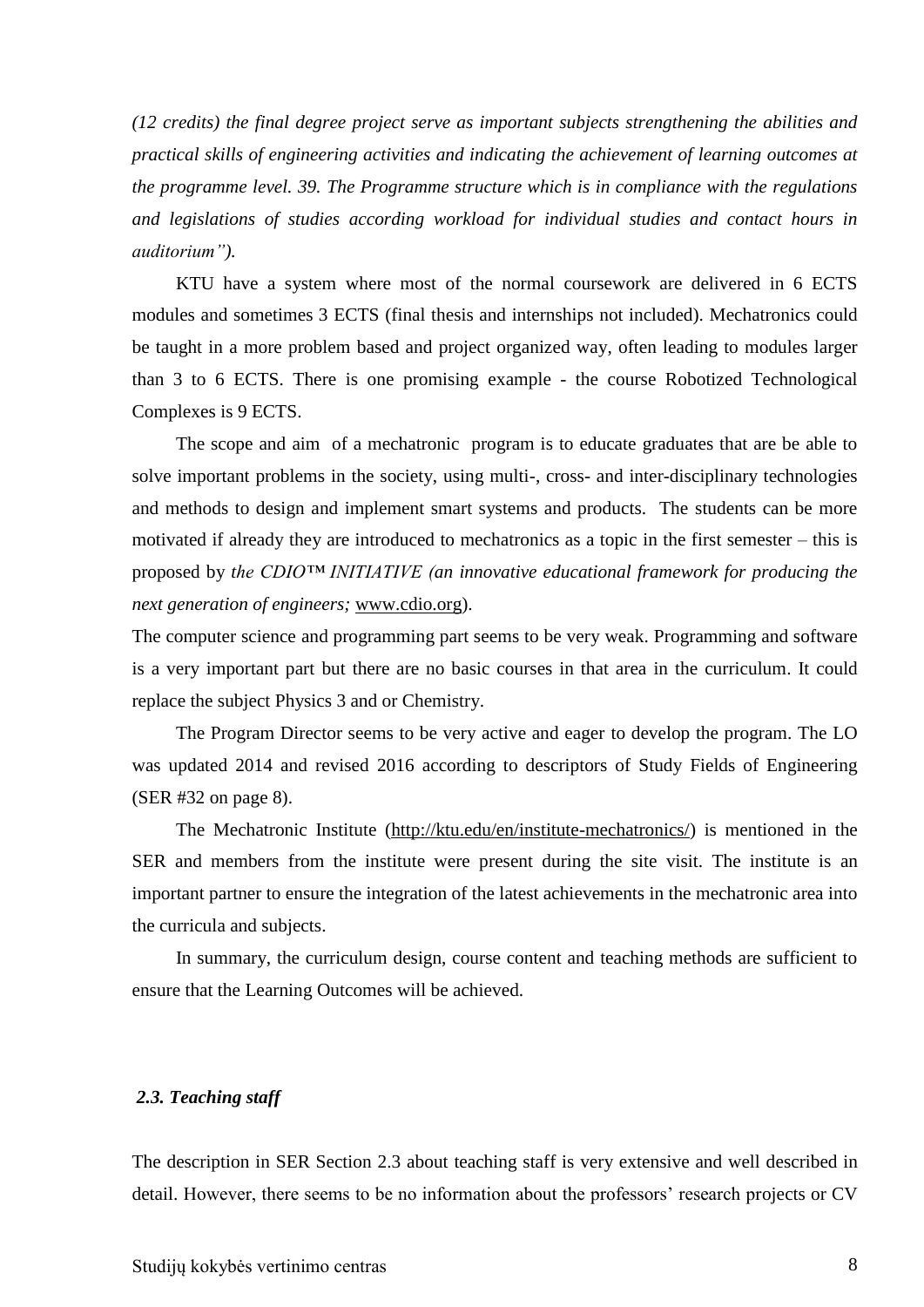on the website [\(http://ktu.edu/en/faculty-mechanical-engineering-and-design/department](http://ktu.edu/en/faculty-mechanical-engineering-and-design/department-production-engineering)[production-engineering\)](http://ktu.edu/en/faculty-mechanical-engineering-and-design/department-production-engineering).

The academic staff meets the legal requirement. Although, one can question if over 100 professors and other academic staff is needed to deliver the 4 year program with only around 30 students a year. There is no information about how committed and engaged they are for the specific Mechatronic program and courses. The lecturers' CVs are in the annexes supplied with the SER but too many lecturers are listed. It would be helpful if the SER would state which are the key lecturers for this programme.

The academic staff showed, during the site visit, a strong commitment to the Department and the Program. No problem with turnover was observed.

It seems that many subjects are taught to students from different programs at the same time. According to SER #64 page 16 *"The proper ratio of lecturers and students in the Programme at the lessons of different forms, accounting rules and regulation of teachers' workload are ensured by the Regulations of pedagogical work accounting 16. Nominal number of bachelor level students per one teacher is 10.22. Typically, lecturers are involved in an execution of several study programmes. At the same time, lecturers of this Programme give lectures to bachelor's and master's students of Mechanical Engineering, Production Engineering, Thermal Engineering, Transport Engineering and other programmes from different faculties".*

Lecturers of the programme are active in research projects (SER #70 page 17 *"Lecturers of Programme are active in research projects (in average 5 – 8 national and international projects are performed per year, totally 80 projects per 5 years)").* Lecturers are very active in producing textbooks according to the Self Evaluation Report.

The professional development of the lecturers in teaching, research and practical activities is regulated (SER #74 page 17). The SER #75 page 17 and the site visit gave clear indication that the lectures are participating in different courses, workshops and seminars to improve their professional knowledge and skills.

The age distribution of the staff is balanced and there is a good proportion between the young specialists and experienced professionals. 4 new young teachers have started working at the Department since 2013 and the department has 5 doctoral students and 1 post-doctoral researcher ensuring future succession of those nearing retirement.

Some part-time lecturers are from the industry which is very good (SER p.60 *"13% of the teaching staff has halftime employment contracts, it means that they are working in the industry or projects and could transfer their practical knowledge to the program M students").*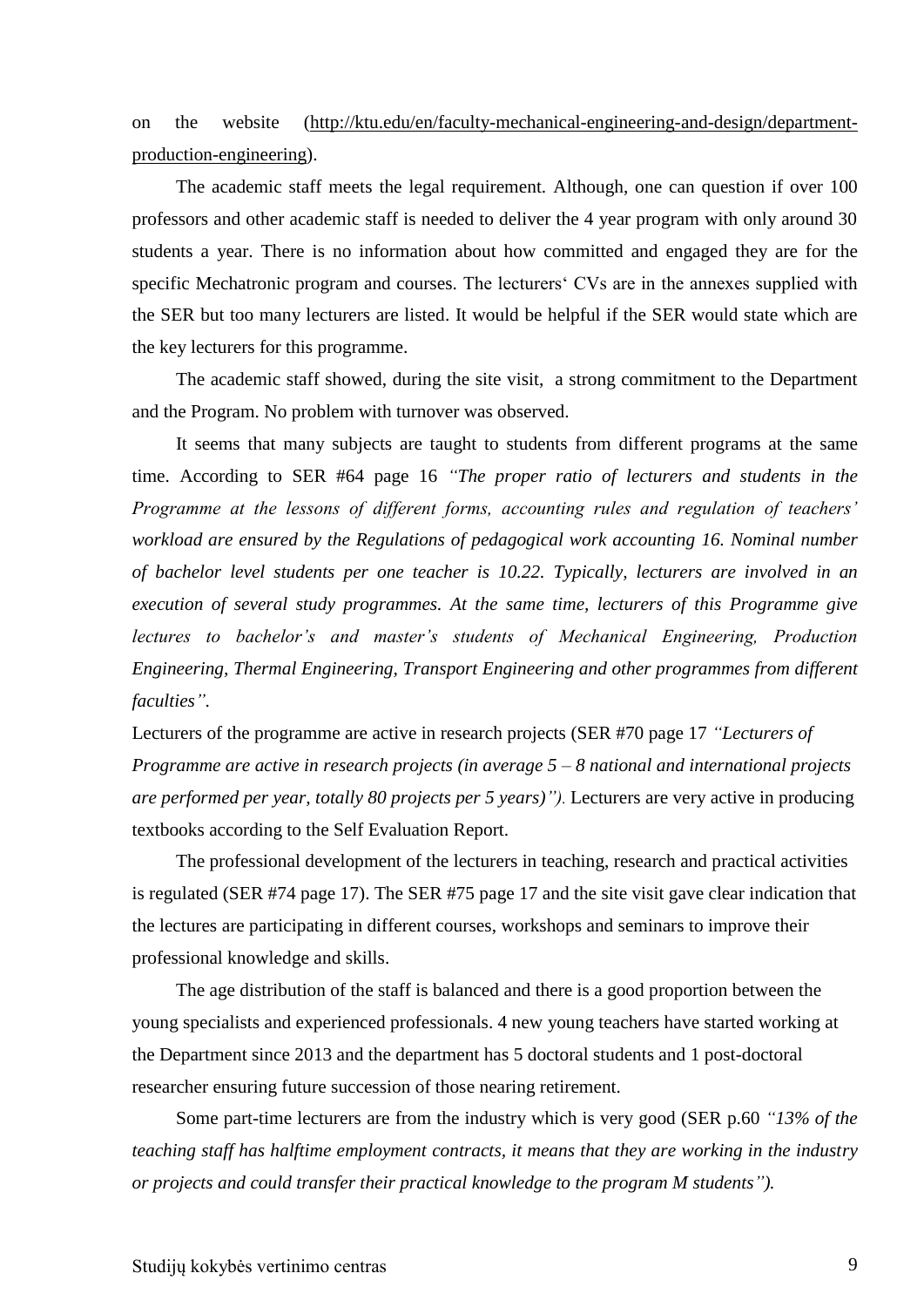#### <span id="page-9-0"></span>*2.4. Facilities and learning resources*

The study process is organized in a traditional way in big auditorium (100`students) for theoretical subjects, classrooms for seminars (20 students) and laboratories (10 students). Most of the premises was renovated 2014 with new equipment according to the SER #83 page 20. Laboratory equipment and appliances necessary for the study process installed in educational laboratories are sufficient in relation to the student number and suitable for teaching applications.

However, an important part of training mechatronic graduates is the interaction between theory and practice (applications) - to go from idea to a prototype in a project organized setting. The program is lacking a Mechatronic student centred open rapid prototyping lab where the students can learn and use microcontrollers in different applications, a rapid prototyping lab for developing and testing mechatronic products.

Access to library, textbooks, computers and computer software are sufficient. Many textbooks are written by the lecturers as described in section 2.3 about teaching staff.

Industrial practice is included in  $8<sup>th</sup>$  semester according to the SER #99 page 21.

#### <span id="page-9-1"></span>*2.5. Study process and students' performance assessment*

The admission process to the first cycle of studies is central and uniform for KTU and Lithuanian HEI (SER p. 103 *"Admission to the study Programme Mechatronics is realised according to the Rules of admission to the first cycle and integrated studies at Lithuanian Higher Education Institutions approved by the president of Association of Lithuanian Higher Education Institutions for organization of common admission").* The number of admitted students has increased over the last six years from 15 in 2010 to 34 in 2015. That is good and makes the program sustainable. This is in spite of the total number of students in HEI in Lithuania decreasing, due to demographic and other reasons.

The students are very proud of the program, and claimed during the site visit that "our university and mechatronic program is the best in Lithuania".

Different study methods (lectures, presentations, group work, case analysis) are used during the four years of study including some Problem Based Learning (PBL) methods, for example T130B027 Robotized Manufaturing Systgems and T120B007 Microprocessor Technique.

Much effort been done in assuring the adequate achievement of program learning outcomes in each single course (subject). However, coordination between the responsible academic of each subject is needed, in order to ensure that each LO is correctly and continuously achieved and assessed.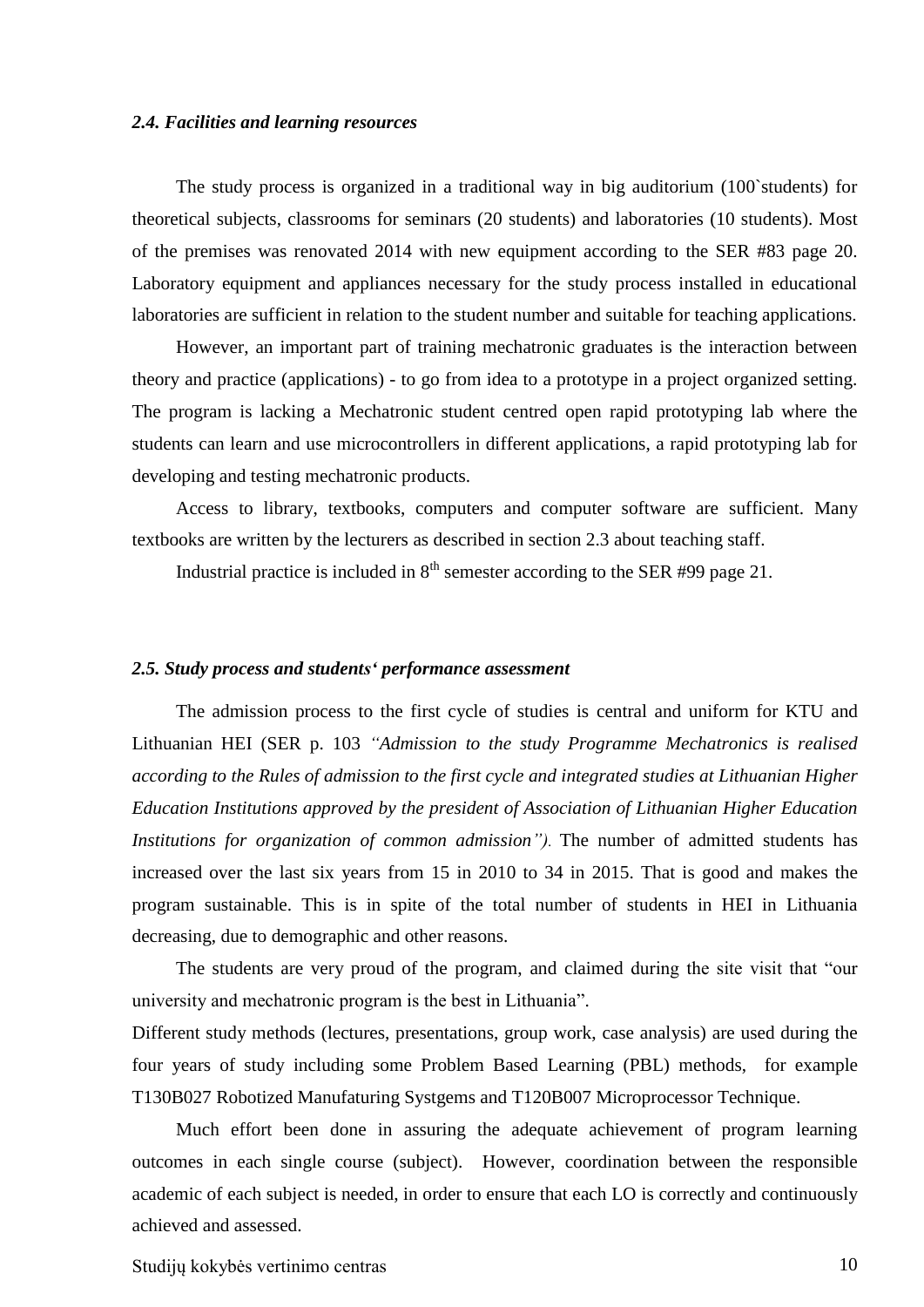The program is lacking a problem based, project organized interdisciplinary course in the first semester to motivate the students and show the nature of mechatronics and its use in industry and the society (CDIO Standard 4).

The students have a rich set of opportunities to participate in international mobility programs through 23 ERASMUS agreements. Unfortunately, only around two Lithuanian students a year use that opportunity. The number of incoming international students is around three students a year and can also be higher.

KTU presents on the webpage<http://ktu.edu/en/students> a rich set of academic and social support. All the mentor programs are voluntary although the student needs a supervisor for the thesis graduation project. The university program of career mentors started in Feb 2014 (SER 128 *"University programme of Mentors has been started at 10 February 2014. Mentors and tutors (members of University staff, representatives of industrial companies and students…").* The students have access to different tutors, advisors and mentors and it seems to be adequate. Tutors are normally elder students that could help in a particular subject. Academic advisor is a faculty member who guides in the academic and social process, research advisor is active in research and thesis projects. The Student Union has also a student mentor program.

The student achievement assessment system is well described in the SER. The assessment system is also on the web. The responsibilities for the implementation and monitoring of the programme are the same for many programs at the Department and clearly allocated: It is the Field's Study Programme Committee (FSCP) that is responsible for the strategy and development of the programme. This Committee, together with the Director of the study programme, monitors and revises annually the structure and content of the programme.

The KTU grading system, described as the Knowledge evaluations system, uses a 10 grade scale with 1 to 4 for fail and 5 to 10 for pass. The grading scale seems to be used in a proper way as the grades are distributed among the cohort and the students have to work hard to achieve the highest grade.

There is no information about how the KTU grading scale corresponds to the ECTS grading scale A to F on the web.

The placement of graduates is well and generally described in the SER section 2.5.5. Graduate students have responded to a questionnaire about their placement. 92% are working in Lithuanian industrial companies related to the study field. Average time for placement after graduation is 1,5 months.

However the alumni and social partners testified that graduates are attractive for the job market.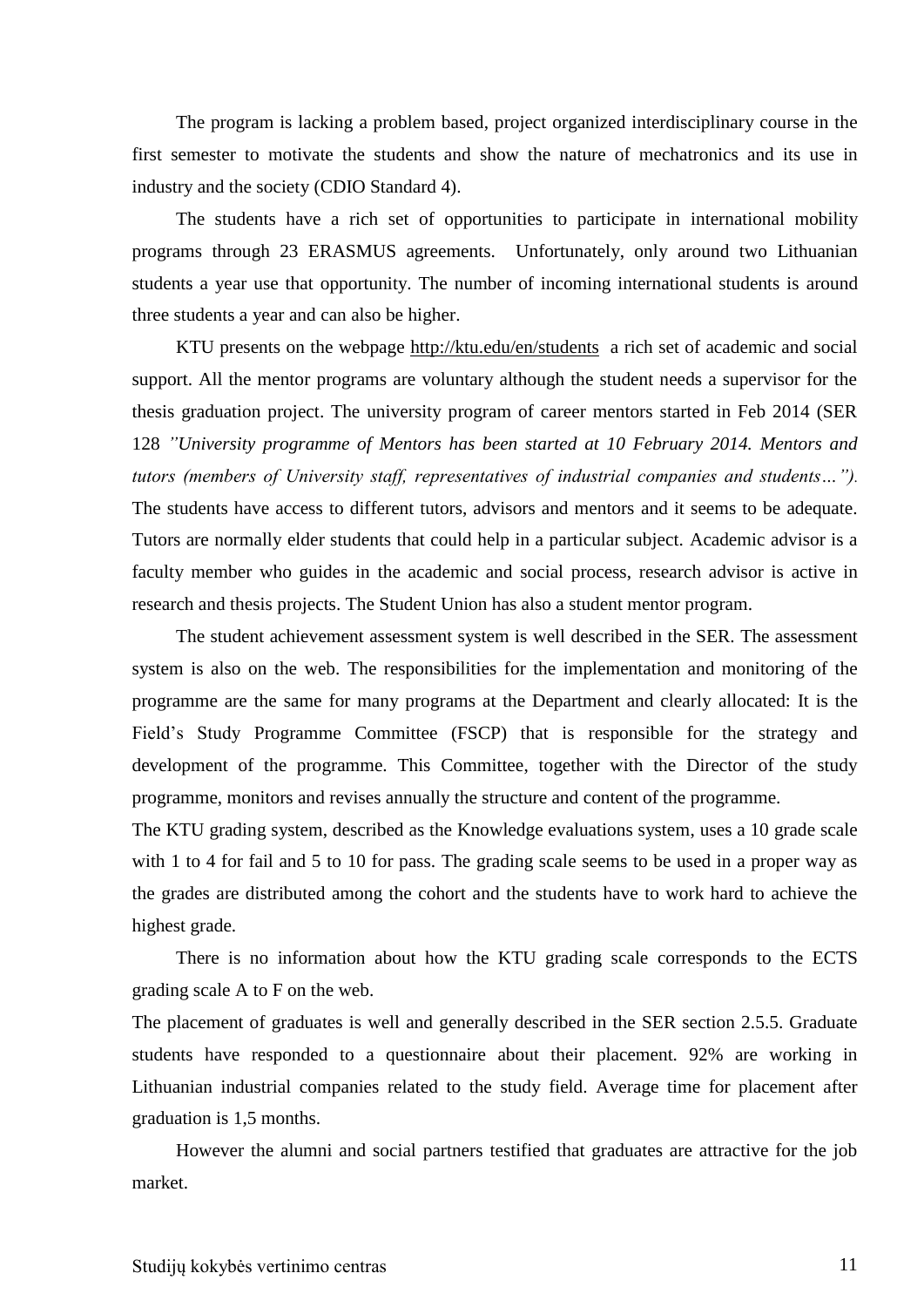It is not clearly stated the possibility to continue with a master and PhD degree, to be fully employable in the mechatronic industry or continue in an academic path. An integrated 4 plus 2 years academic training could be relevant to develop and present for the bachelor cohort. That is also a possibility to increase the student number for the mechatronic master program.

#### <span id="page-11-0"></span>*2.6. Programme management*

Programme management is very well described in the SER. There are a number of levels of decision-making - the KTU Senate, Vice Rector for studies, University Study Programme Committee, Faculty Council and Field Study Programme Committee (FSPC), Director of the study programme. (A chart over the decision making structure on the website or SER should help to understand the program management process.)

The responsibilities for the implementation and monitoring of the programme are clearly allocated and the same for several of the programs at the Department. It is the Field's Study Programme Committee (FSCP) that is responsible for the strategy and development of the programme. This Committee, together with the Director of the study programme, monitors and revises annually structure and content of the programme. Changes of programmes are approved by the Faculty Council where there is a representation of academics, students and social partners.

The process of the administration and the quality of the program is reflected in the Academic Information System (AIS). There is also an electronic document management system DVS. Both systems are a base for data and documents for an active internal quality assurance.

For external evaluation a university wide stakeholder feedback system is in use. The system with Social Partners is quite active and good for the development of the program and the placement. There seems to be an even greater potential to raise the quality of the program, if Social Partners can actively contribute in the learning process by providing real engineering problems to solve and resources to facilitate it.

Students evaluate the content of study subjects. *"Students evaluate content of study subjects and programmes by filling electronic questionnaire placed in the AIS on the University website in personal work fields of students. It is aimed that each study subject would be evaluated by the students which have selected it, putting their personal input to the improvement of the subjects. Long term results of the questioning are used by FSPC for study subject's certification, by attestation commission, Faculty administration for teacher performance assessment and by Student Union. General results of the questioning are discussed at the meetings of the Dean's office and Departments. The summarized statistics of the questioning are presented publicly"* (SER, #181 page 30)*.*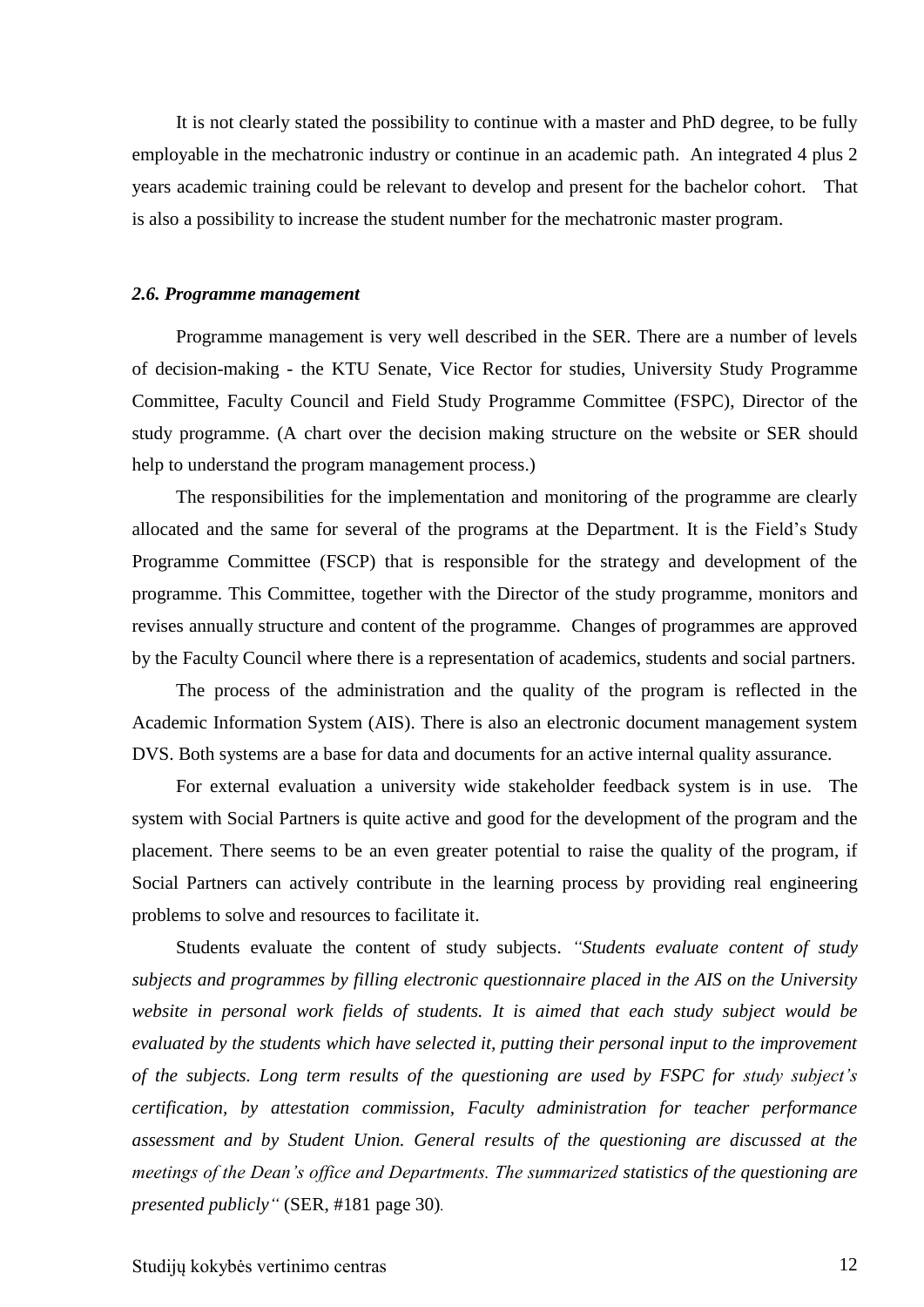The students have a low motivation to fill in electronic questionaries for its own rights and purpose. Students reported that the results from the exams will be delayed if they did not fill in the form. The introduction to punishment action, if not filling in the forms, could have negative consequences for the quality and reliability of the result of the survey.

The main input for the improvement of the programme is the "Round table" meetings. They are used to analyse the obtained data, and defining actions plans. This is a good practice in order to improve, continuously, the quality of the programme. The student's (and Student Union's) participation is very active and fruitful.

The excellence in curricula, teaching methods, lab facilities, faculty competencies and student achievements need to be addressed. The programme management need to be more proactive to demonstrate the importance and excellence of the Mechatronic Bachelor (and Master) Programme, internally but most important externally.

The management and students need to show signs of excellence, internally for motivation and externally to attract attention to the program, its faculty, students and graduates.

#### <span id="page-12-0"></span>**2.7. Examples of excellence \***

\* if there are any to be shared as a good practice

No explicit example of excellence is mentioned in the self-evaluation report or was stated or showed at the site visit.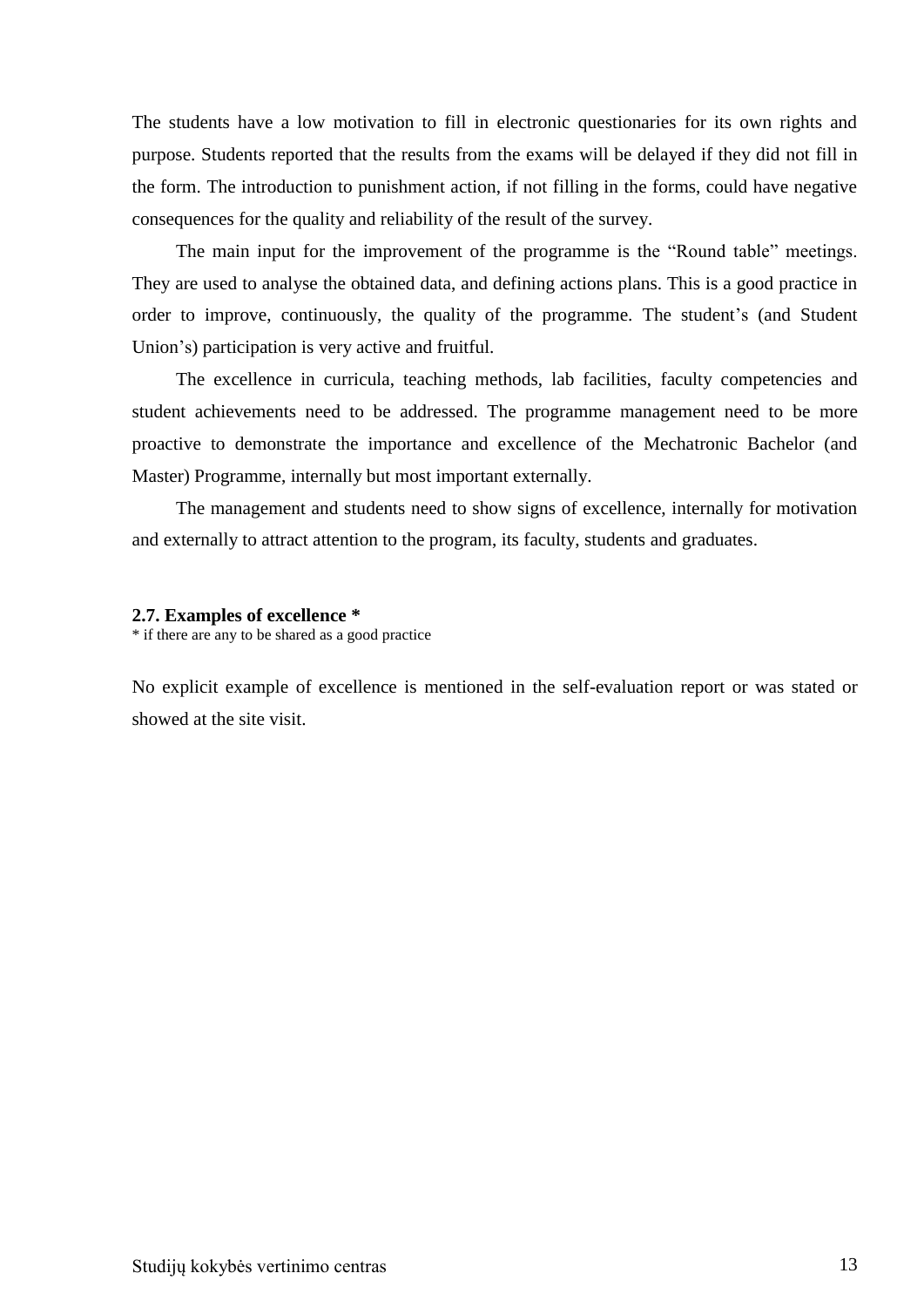#### <span id="page-13-0"></span>**III. RECOMMENDATIONS**

- 1. Reconsider old traditional teaching methods. Join and learn from the CDIO initiative [\(www.cdio.org\)](http://www.cdio.org/). The 12 Standards and the CDIO syllabus helps to create a more integrated problem based interdisciplinary curriculum and new learning activities.
- *2.* Introduce a project organized introductory course in semester 1 *"that provides the framework for engineering practice in product, process, and system building, and introduces essential personal and interpersonal skills"*(CDIO standard 4).
- *3.* It is recommended to align the responsibility to teach and train the students in each LO by coordinating the main lecturers responsible for each of them. It is important that each single LO will be correctly and continuously achieved and assessed in a proper way.
- 4. The interaction with industry could be more active. Take all opportunities to collaborate with the network of alumni and social partners that already exists.
- 5. Strengthen the Computer Science and Programming part of the curriculum.
- 6. Continue to develop and support the English training, both written and oral.
- 7. Continue to fight for a multi- or interdisciplinary mechatronic program (SER p. 58. *Recent formal requirements of study programmes are not adopted for multidisciplinary programmes*). An introductory mechatronic course (subject) in semester 1 will be a first step.
- 8. All the webpages connected to the Mechatronic Bachelor program need to be improved, especially the webpages that will attract students apply to the program.
- 9. Add information about how the KTU grading system corresponds to the ECTS grading scale A to F on webpages.
- 10.Develop a mechatronic student centred open prototyping lab, open 7:24, where the students can learn and use microcontrollers in different applications, a rapid prototyping lab for developing and testing mechatronic products, used from the first day of studies.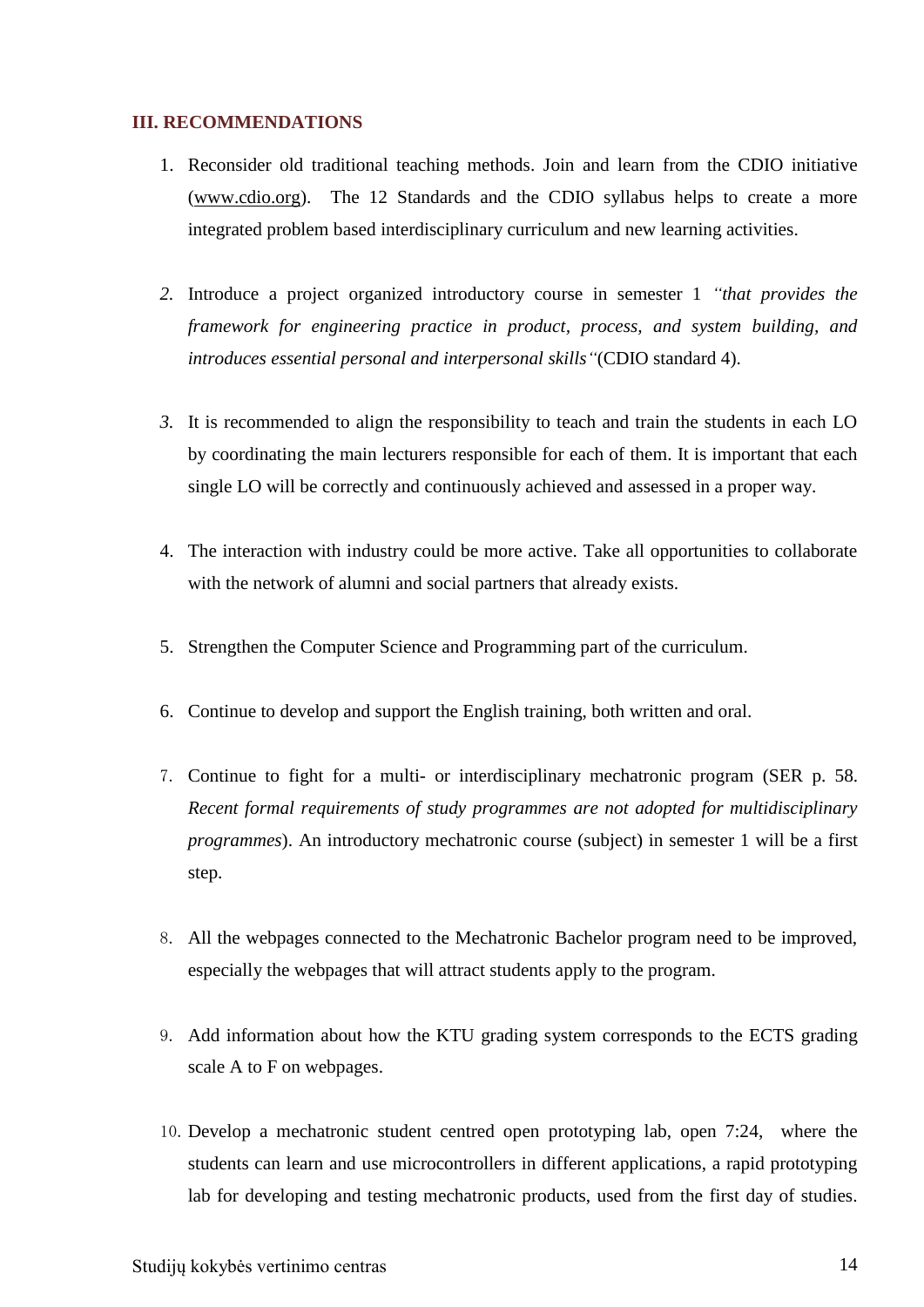The Mechatronic prototyping lab should also be used as a showroom (signs of excellence) when attracting new students and social partners to the program.

- 11.Support extra or co-curricular activities where all students, from different programs together with faculty and staff can participate in for examples competitions, fieldtrips, conferences, hobbies etc.
- 12.The programme management need to be more proactive to demonstrate the importance and excellence of the Mechatronic Bachelor (and Master) Program, internally but most important externally.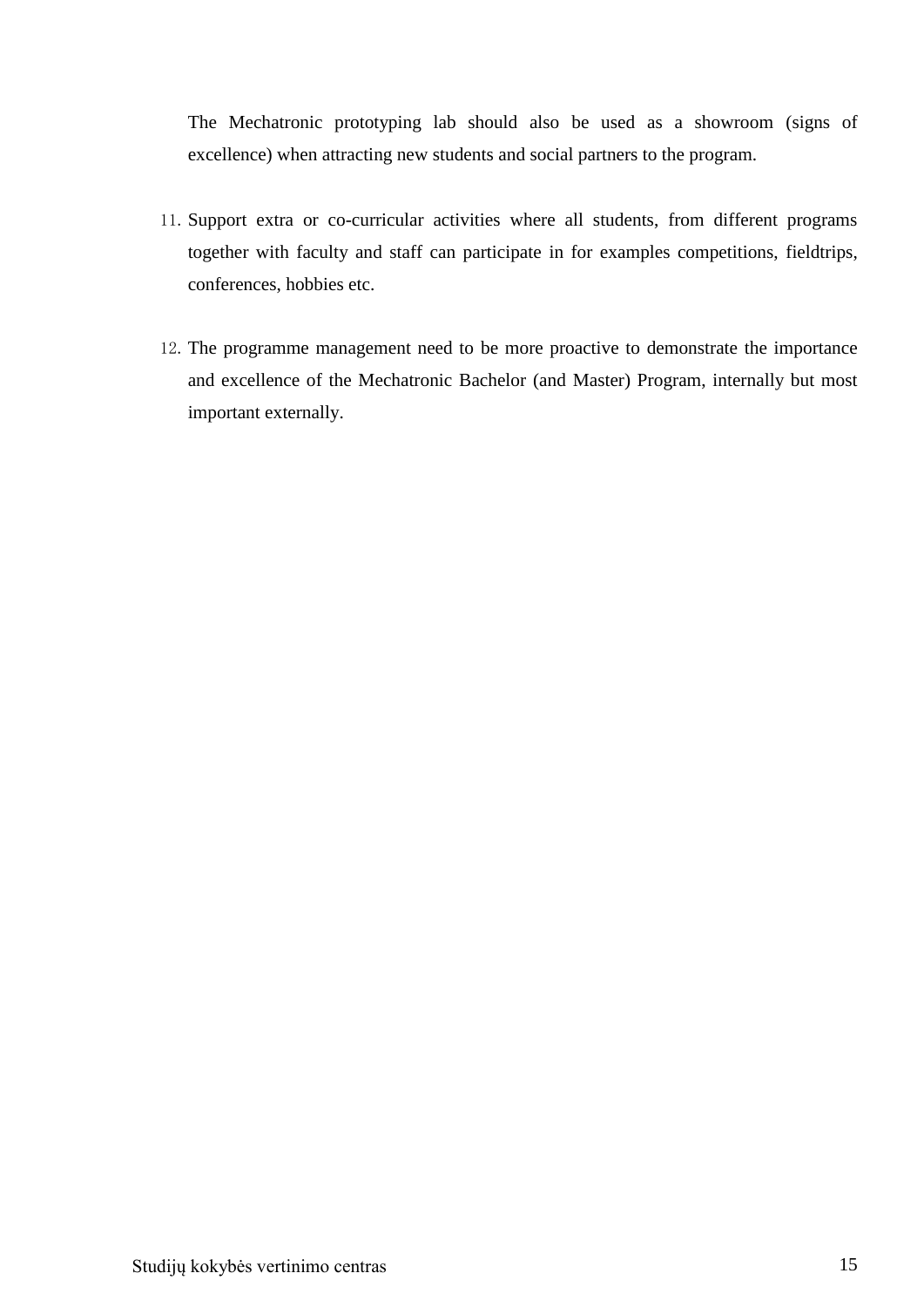#### <span id="page-15-0"></span>**IV. SUMMARY**

The main strengths and weakness of the bachelor programme in *Mechatronics* at KTU, according to each one of the analysed standards, are:

4.1 Programme aims and learning outcomes

#### Strengths:

The overall programme aims are perfectly in line with the vison and mission of KTU. That means that program should have the greatest support from the top academic and administrative management of KTU.

Weaknesses:

The overall learning outcome could be improved by clearly stating the student's abilities in innovative technologies, innovation skills and internationalization and English language skills.

#### 4.2 Curriculum Design

#### Strengths:

The curriculum design has a good balance between compulsory and elective courses in terms of number of credits. The overall six categories of Learning Outcomes (LO) are well defined according to international engineering standards.

Weaknesses:

As mechatronic engineers normally are working in the interdisciplinary field of the design and creation of innovative, complex products, they need to be trained to do so – currently there are too many traditional lectures. The program is lacking courses that combine and include different disciplinary fields, for example in the beginning of year 1. The program is lacking Computer Science and Programming subjects or integrated in other subjects. The Learning Outcomes are not shared and aligned enough among the faculty, even if the LO are discussed annually in Department meetings. English as the international professional engineering language needs to be improved at all levels.

#### 4.3 Teaching staff

#### Strengths:

The academic staff (teaching staff) is well prepared, motivated and have a student centred learning approach. Lecturers are very active in producing textbooks. Weaknesses: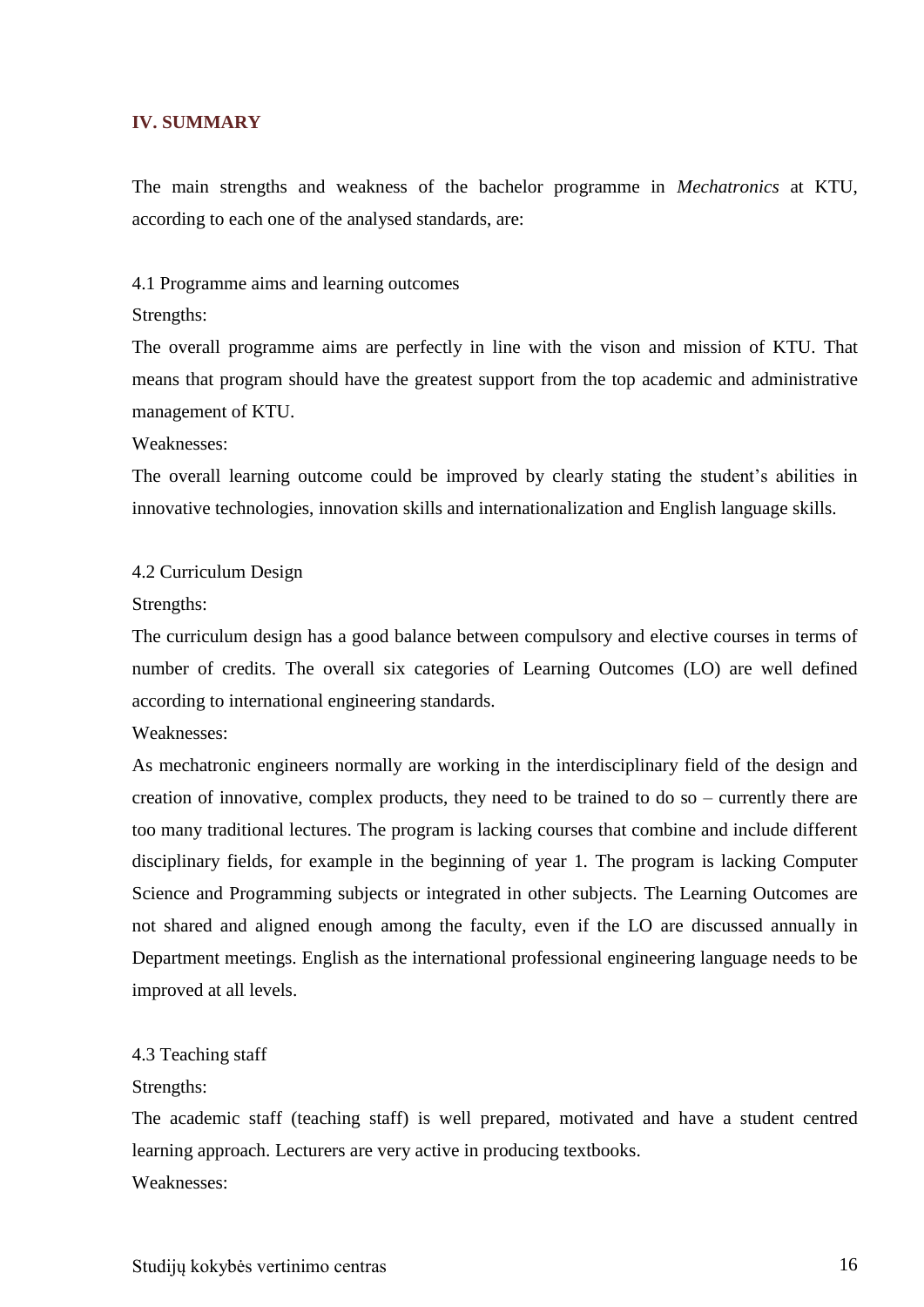The teaching staff is not aware of the contribution of programme Learning Outcomes from other subjects to avoid overlaps. The interaction with industry could be more active. Take all opportunities to collaborate with the network of social partners that already exists.

4.4 Facilities and learning resources

Strengths:

The Department of Production Engineering have a large number of laboratory facilities, around half of them with an education focus and half of them with applied research focus. Weaknesses:

The level of research and learning activities in the labs seems to be very low and could certainly increase. There is a lack of an open rapid prototyping mechatronic lab, including programming of embedded controllers.

4.5 Study process and students performance assessment

Strengths:

The number of admitted students has increased over the last six years from 15 in year 2010 to 34 in year 2015. That is good and makes the program sustainable.

Weaknesses:

The total number of students in HEI seems to decrease for demographic and other reasons, which can be a threat in the near future. Much effort has been done in assuring the adequate achievement of program learning outcomes in each single course (subject). However, **coordination** between the academics responsible for the subject is needed, in order to ensure that each LO is correctly and continuously achieved and assessed. The webpages for admitting students are not appealing to prospective students.

4.6 Programme management

Strengths:

The *Round Table* concept for continuous improvements of courses, programme, faculty and facilities.

Weaknesses:

The SER report, or a summary of it, was distributed neither for the students nor for the stakeholders. No examples of excellence in curricula, teaching methods, lab facilities, faculty competencies and student achievements was presented in the SER nor at the site visit. The programme management need to be more proactive to demonstrate the quality, importance and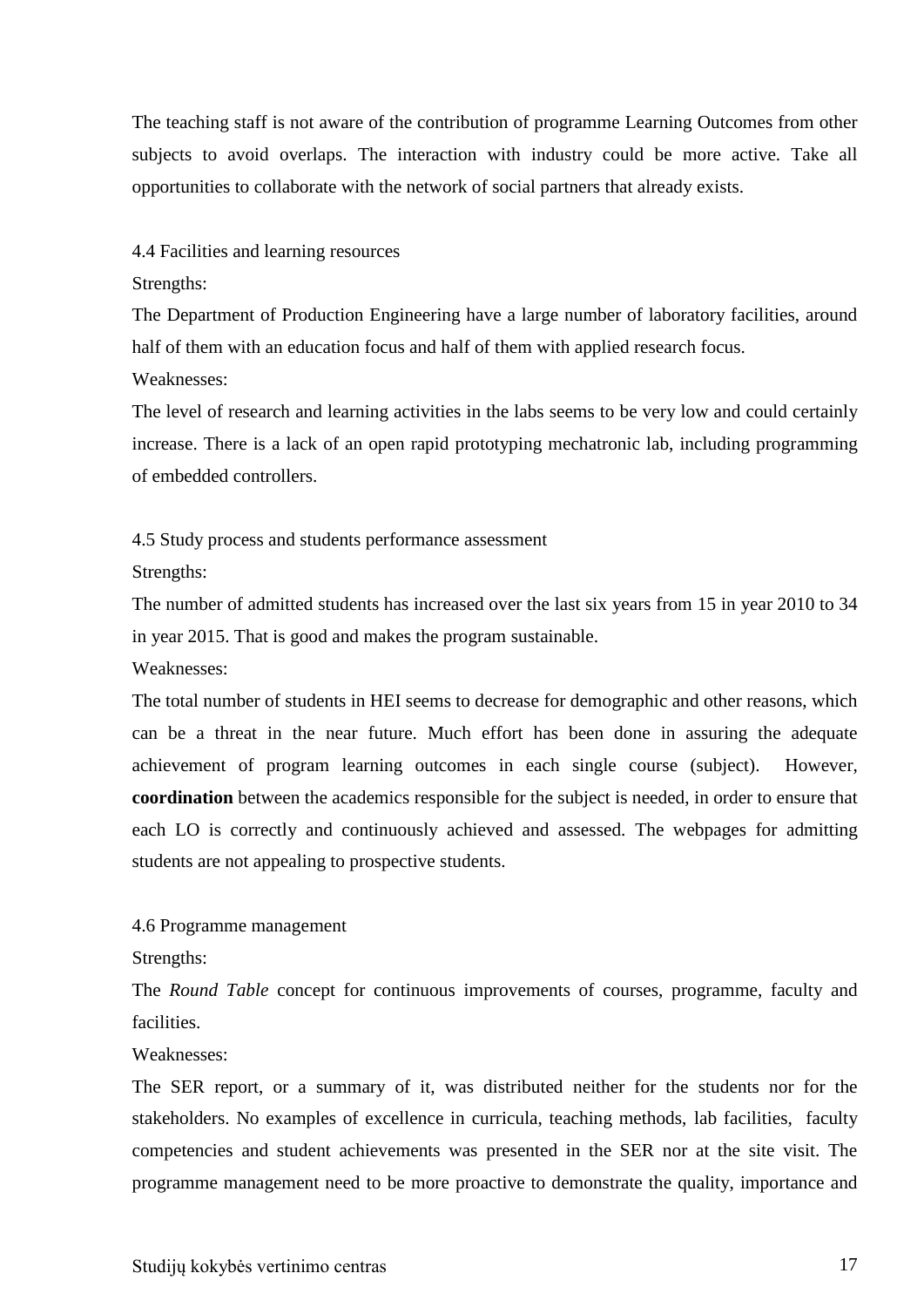excellence of the Mechatronic Bachelor (and Master) Program, internally but most important externally.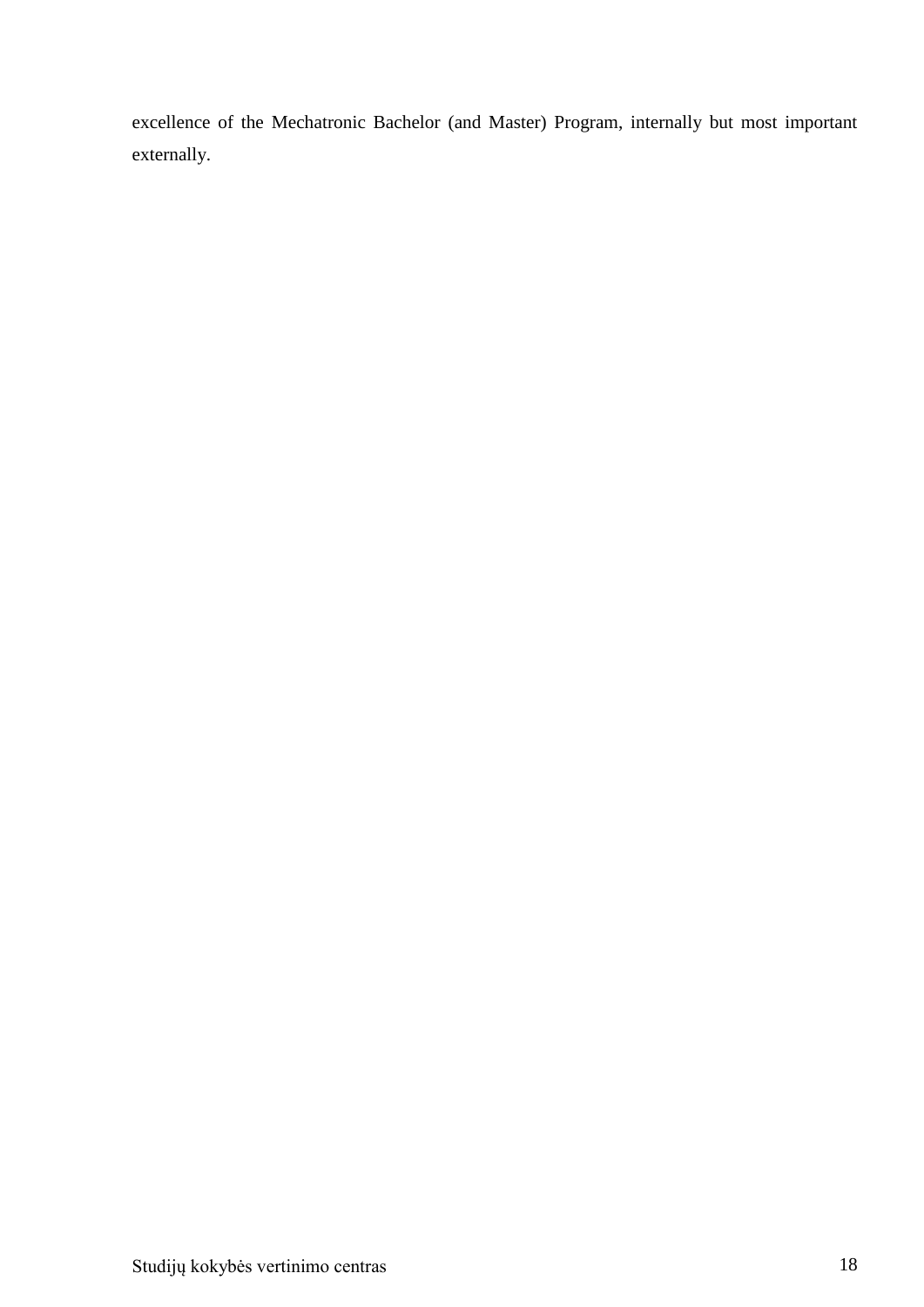## <span id="page-18-0"></span>**V. GENERAL ASSESSMENT**

The study programme *Mechatronics* (state code – 612H73001) at Kaunas University of Technology is given **positive** evaluation.

| Study programme assessment in points by evaluation areas. |  |  |  |
|-----------------------------------------------------------|--|--|--|
|                                                           |  |  |  |

| No. | <b>Evaluation Area</b>                             | <b>Evaluation of</b><br>an area in<br>points* |
|-----|----------------------------------------------------|-----------------------------------------------|
| 1.  | Programme aims and learning outcomes               |                                               |
| 2.  | Curriculum design                                  |                                               |
| 3.  | Teaching staff                                     |                                               |
| 4.  | Facilities and learning resources                  | 3                                             |
| 5.  | Study process and students' performance assessment | 2                                             |
| 6.  | Programme management                               |                                               |
|     | <b>Total:</b>                                      |                                               |

\*1 (unsatisfactory) - there are essential shortcomings that must be eliminated;

2 (satisfactory) - meets the established minimum requirements, needs improvement;

3 (good) - the field develops systematically, has distinctive features;

4 (very good) - the field is exceptionally good.

| Grupės vadovas:<br>Team leader: | Dr. Oluremi Olatunbosun |
|---------------------------------|-------------------------|
| Grupės nariai:<br>Team members: | Prof. Marti Casadesus   |
|                                 | Prof. Mats Hanson       |
|                                 | Mr. Audrius Jasėnas     |
|                                 | Ms. Dovilė Kurpytė      |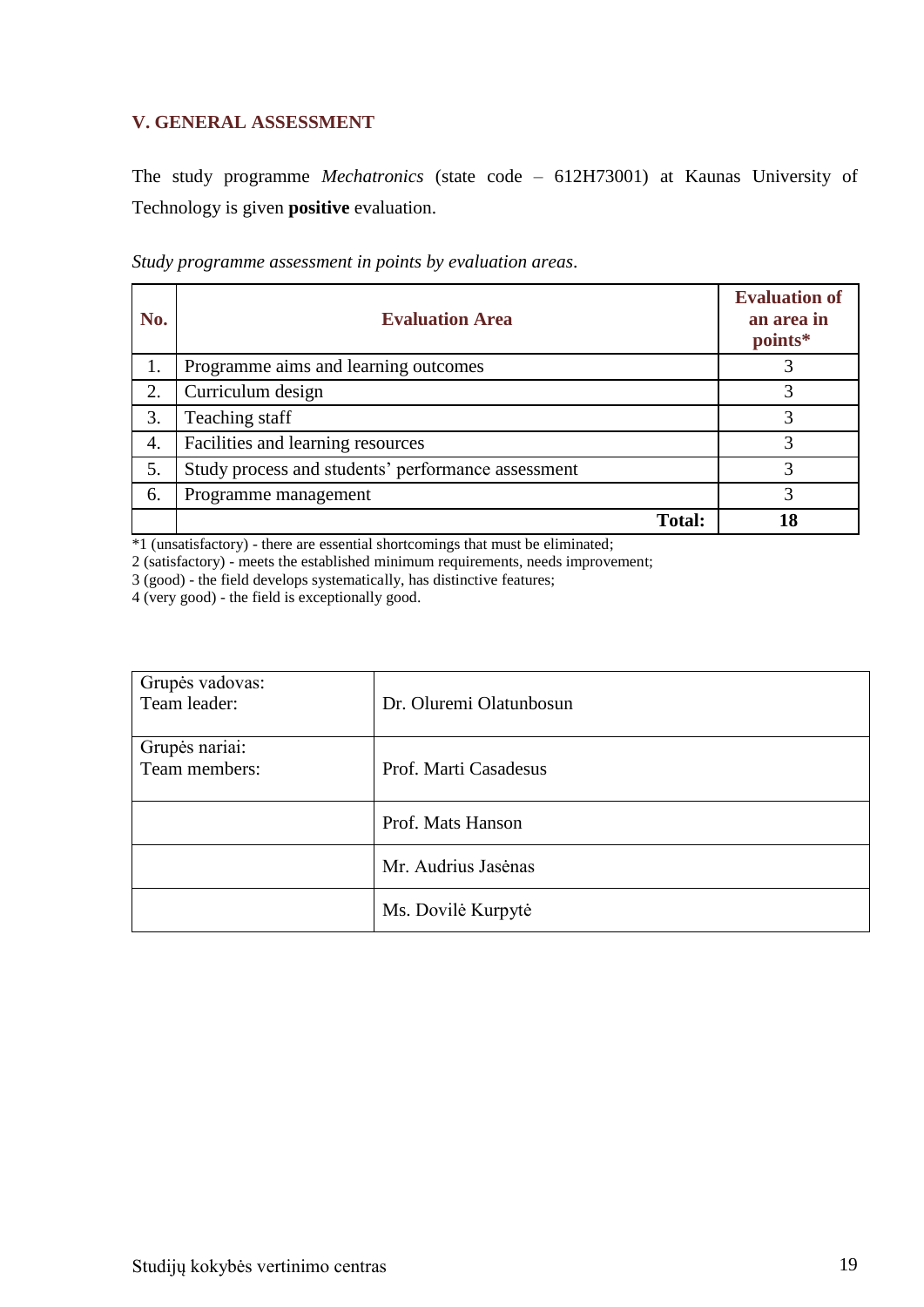#### **Vertimas iš anglų kalbos**

#### **KAUNO TECHNOLOGIJOS UNIVERSITETO PIRMOSIOS PAKOPOS STUDIJŲ PROGRAMOS**  *MECHATRONIKA* **(VALSTYBINIS KODAS - 612H73001) 2017-01-18 EKSPERTINIO VERTINIMO IŠVADŲ NR. SV4-13 IŠRAŠAS**

 $\langle \cdot, \cdot \rangle$ 

## **V. APIBENDRINAMASIS ĮVERTINIMAS**

Kauno technologijos universiteto studijų programa *Mechatronika* (valstybinis kodas – 612H73001) vertinama **teigiamai**.

| Eil.<br>Nr. | <b>Vertinimo sritis</b>                          | <b>Srities</b><br>įvertinimas,<br>balais* |
|-------------|--------------------------------------------------|-------------------------------------------|
| 1.          | Programos tikslai ir numatomi studijų rezultatai |                                           |
| 2.          | Programos sandara                                | 3                                         |
| 3.          | Personalas                                       | 3                                         |
| 4.          | Materialieji ištekliai                           | 3                                         |
| 5.          | Studijų eiga ir jos vertinimas                   | 3                                         |
| 6.          | Programos vadyba                                 | 3                                         |
|             | Iš viso:                                         | 18                                        |

\*1 - Nepatenkinamai (yra esminių trūkumų, kuriuos būtina pašalinti)

2 - Patenkinamai (tenkina minimalius reikalavimus, reikia tobulinti)

3 - Gerai (sistemiškai plėtojama sritis, turi savitų bruožų)

4 - Labai gerai (sritis yra išskirtinė)

<…>

### **IV. SANTRAUKA**

Kauno technologijos universitete vykdomos bakalauro studijų programos *Mechatronika* pagrindinės stiprybės ir silpnybės pagal kiekvieną išanalizuotą sritį:

#### 4.1 **Programos tikslai ir studijų rezultatai**

#### Stiprybės

Programos tikslai puikiai atitinka KTU vizijos ir misijos nuostatas. Tai reiškia, kad studijų programą turėtų aktyviai palaikyti KTU akademinė ir administracinė vadovybė.

#### Silpnybės

Reikėtų tikslinti studijų rezultatus, aiškiai nurodant studentų gebėjimus inovacinių technologijų srityje, inovacinius įgūdžius, tarptautiškumą ir anglų kalbos įgūdžius.

#### 4.2 **Programos sandara**

Stiprybės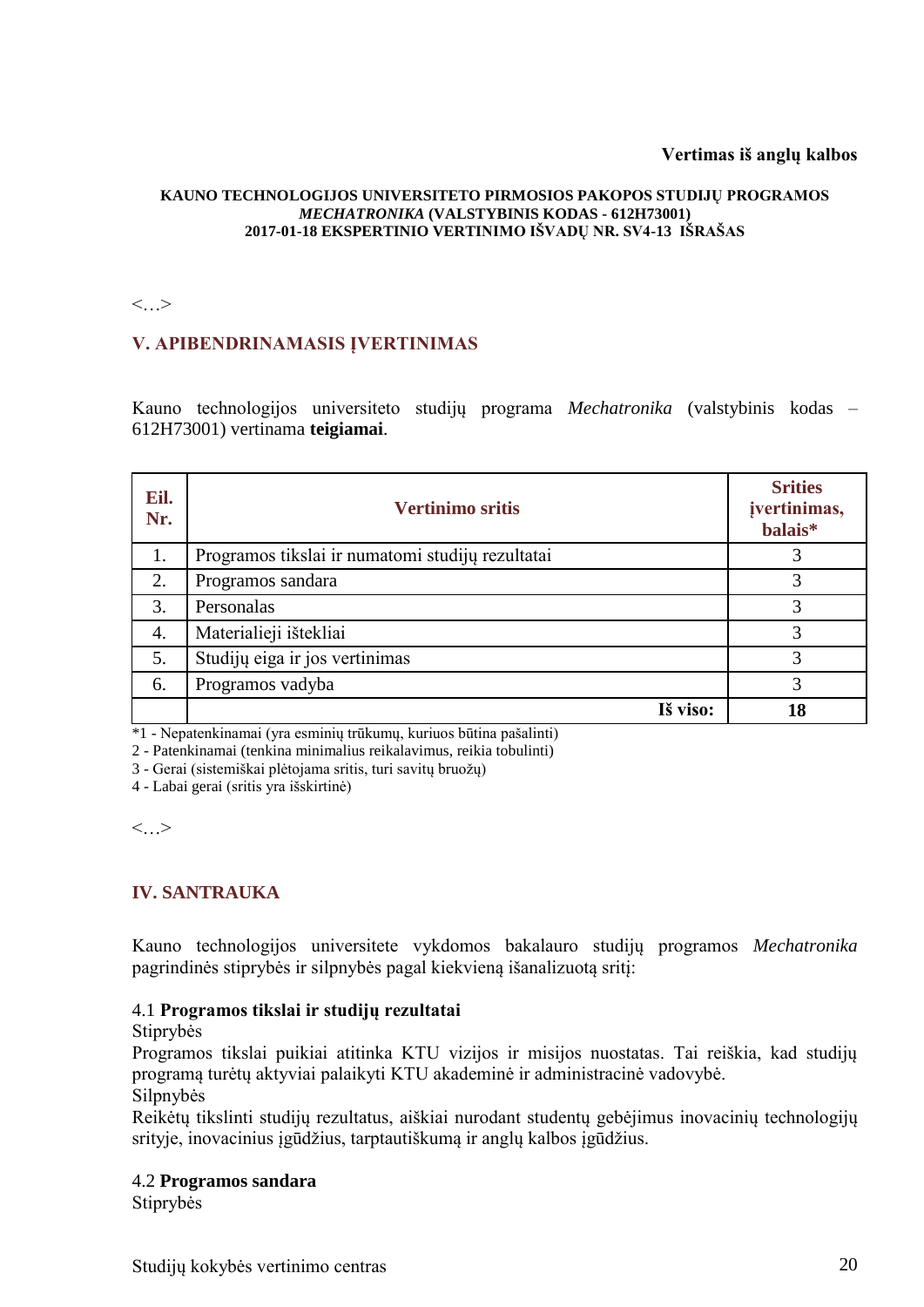Programos sandaroje išlaikyta pusiausvyra tarp privalomiesiems ir pasirenkamiesiems dalykams skiriamų kreditų skaičiaus. Visos šešios studijų rezultatų kategorijos yra tinkamai apibrėžtos pagal tarptautinius inžinerijos standartus.

Silpnybės

Mechatronikos inžinieriai paprastai dirba tarpdalykinėje inovacinių, sudėtingų produktų projektavimo ir kūrimo aplinkoje, todėl studentus reikia mokyti šių dalykų, tačiau šiuo metu skaitoma pernelyg daug tradicinių paskaitų. Studijų programoje trūksta dalykų, kuriuose būtų derinamos skirtingos kryptys, pavyzdžiui, pirmųjų metų studijų plane trūksta kompiuterių mokslo ir programavimo dalykų (arba reikėtų, kad jie būtų integruoti į kitus dalykus). Fakulteto dėstytojai nepakankamai dalijasi ir derina informaciją apie studijų rezultatus, nepaisant to, kad kasmet studijų rezultatai aptariami katedros posėdžiuose. Reikia gerinti anglų kalbos, kaip tarptautinės profesinės inžinerijos kalbos, įgūdžius visais lygiais.

### 4.3 **Personalas**

Stiprybės

Akademinis personalas (dėstytojai) yra pasirengęs gerai, motyvuotas, taiko į studentus orientuotus mokymosi metodus. Dėstytojai labai aktyviai rengia vadovėlius.

Silpnybės

Dėstytojai nežino apie kitų dalykų studijų rezultatus, kad galėtų išvengti jų dubliavimosi. Bendravimas su pramonės atstovais galėtų būti aktyvesnis. Reikia išnaudoti visas galimybes ir bendradarbiauti su jau esamu socialinių partnerių tinklu.

## 4.4 **Materialieji ištekliai**

Stiprybės

Gamybos inžinerijos katedra turi daug laboratorijų, beveik pusė iš jų skirtos mokymui(si), kitos – taikomiesiems moksliniams tyrimams.

Silpnybės

Mokslinių tyrimų ir mokymosi veikla laboratorijose yra neaktyvi, tad būtina ją suaktyvinti. Trūksta atviros greitojo prototipavimo mechatronikos laboratorijos, įmontuotų valdiklių programavimo.

## 4.5 **Studijų eiga ir jos vertinimas**

**Stiprybės** 

Per pastaruosius šešerius metus priimtų studentų skaičius padidėjo nuo 15-os 2010 metais iki 34 ių 2015 metais. Tai geras ženklas, garantuojantis studijų programos tvarumą.

Silpnybės

Bendras studentų skaičius aukštojoje mokykloje, atrodo, mažėja dėl demografinių ir kitų priežasčių, kas gali kelti grėsmę ateityje. Daug darbo skirta užtikrinant adekvatų studijų programos studijų rezultatų pasiekiamumą kiekviename kurse (dalyke). Tačiau būtina užtikrinti dėstytojų, kurie atsakinti už konkrečius dalykus, **koordinavimą**, norint pasiekti, kad kiekvienas studijų rezultatas būtų teisingai ir nuolat pasiektas ir įvertintas. Būsimiesiems studentams skirtas interneto puslapis nėra patrauklus.

## 4.6 **Programos vadyba**

Stiprybės

Apskritojo stalo diskusijos, siekiant užtikrinti nuolatinį dalykų, studijų programos ir materialinės bazės tobulinimą, dėstytojų kvalifikacijos kėlimas.

Silpnybės

Savianalizės suvestinė arba bent jos santrauka nebuvo išplatinta nei studentams, nei dalininkams. Nei savianalizės suvestinėje, nei vizito metu nebuvo pateikta studijų turinio, mokymo metodų, laboratorijų įrangos, dėstytojų kompetencijų ar studentų pasiekimų išskirtinės kokybės pavyzdžių. Programos vadyba turi būti aktyvesnė, siekiant atskleisti bakalauro (ir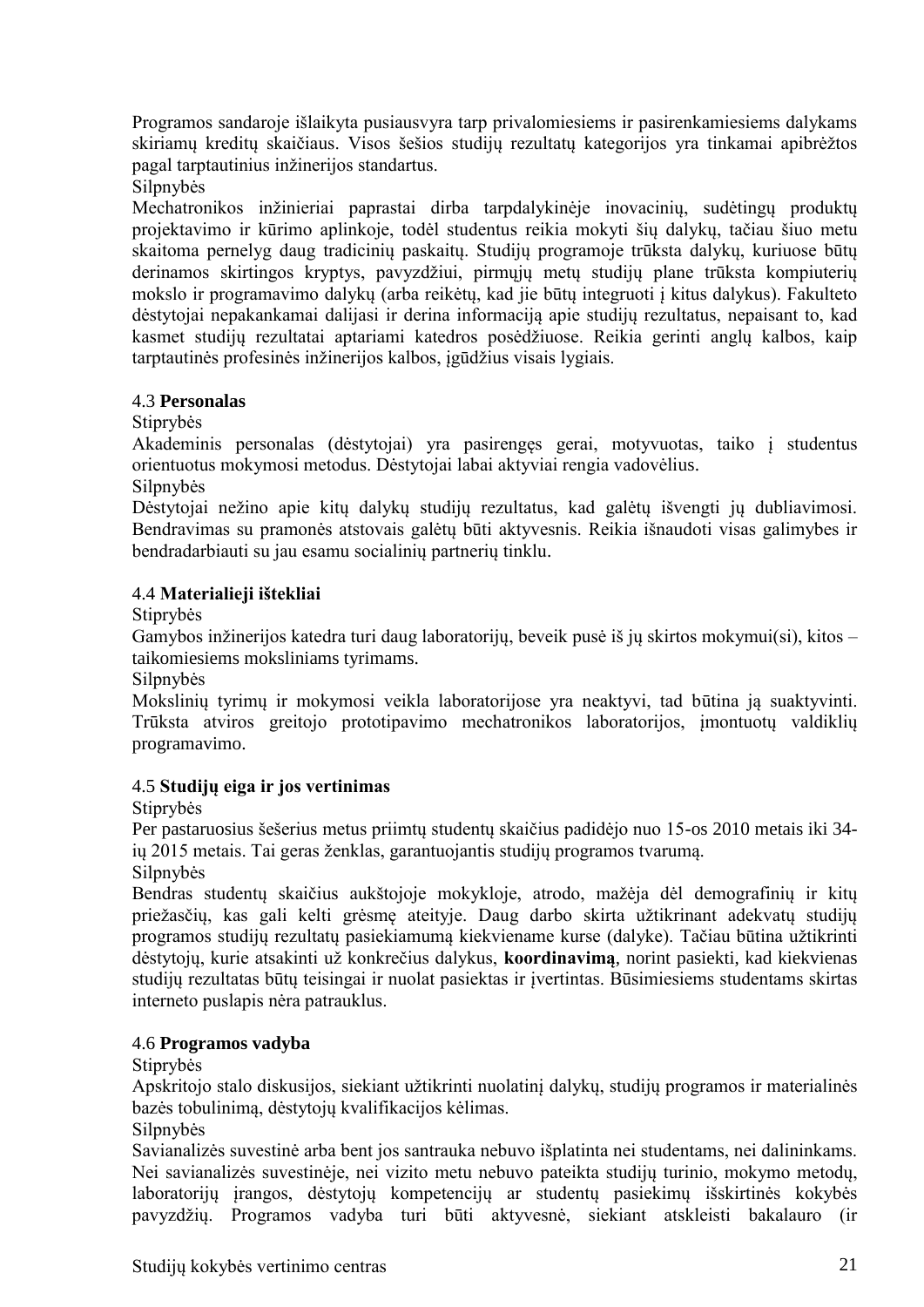magistrantūros) studijų programos *Mechatronika* kokybę, svarbą ir išskirtinumą tiek universiteto viduje, tiek, svarbiausia, išorėje.

 $\langle \cdot, \cdot \rangle$ 

## **III. REKOMENDACIJOS**

- 1. Iš naujo apsvarstyti senus tradicinius dėstymo metodus, prisijungti prie CDIO iniciatyvos [\(www.cdio.org\)](http://www.cdio.org/) ir pasinaudoti galimybe pasimokyti iš jos. 12 standartų ir CDIO mokymo programa padeda sukurti labiau integruotą, į problemų sprendimą orientuotą tarpdalykinį studijų turinį ir naujas mokymosi veiklas.
- *2.* Į pirmąjį semestrą įtraukti įvadinį kursą (projekto forma), "*kuris numatytų produktų, procesų ir sistemų kūrimo inžinierių praktikos gaires ir ugdytų pagrindinius asmeninius ir bendravimo įgūdžius"* (CDIO 4-as standartas).
- *3.* Rekomenduojama, kad studentai būtų mokomi ir lavinami atsižvelgiant į kiekvieną studijų rezultatą, koordinuojant pagrindinių dėstytojų, atsakingų už konkretų studijų rezultatą, veiklą. Svarbu, kad kiekvienas studijų rezultatas būtų tinkamai ir nepertraukiamai pasiektas ir tinkamai įvertintas.
- 4. Aktyviau bendrauti su pramonės atstovais. Išnaudoti visas galimybes ir bendradarbiauti su jau sukurtu alumnų ir socialinių partnerių tinklu.
- 5. Stiprinti studijų turinio dalį, susijusią su kompiuterių mokslu ir programavimu.
- 6. Toliau tęsti ir skatinti mokymą anglų kalba tiek raštu, tiek žodžiu.
- 7. Toliau siekti, kad Mechatronikos studijų programa taptų daugiadalykinė arba tarpdalykinė (Savianalizės suvestinės 58 p., *Dabartiniai formalūs studijų programos reikalavimai nėra nustatyti daugiadalykinėms studijų programoms*). Įvadinis mechatronikos kursas (dalykas) pirmajame semestre būtų pirmasis žingsnis.
- 8. Tobulinti visus interneto puslapius, susijusius su *Mechatronikos* bakalauro studijų programa, ypač tuos, kurie skirti pritraukti studentų studijuoti šioje studijų programoje.
- 9. Internetiniuose puslapiuose papildomai pateikti informaciją, kaip KTU vertinimo balais sistema atitinka ECTS vertinimo skalę nuo A iki F.
- 10.Įsteigti į Mechatronikos programos studentus orientuotą atvirąją prototipavimo laboratoriją, kuri veiktų nuo 7 iki 24 valandos, kurioje studentai galėtų mokytis ir naudoti mikrovaldiklius įvairiose taikomosiose programose, taip pat greitojo prototipavimo laboratoriją, skirtą mechatronikos produktams, kurie naudojami nuo pirmosios studijų dienos, kurti ir testuoti. Mechatronikos prototipavimo laboratorija taip pat turi būti naudojama kaip demonstravimo salė (kompetencijai parodyti), siekiant į šią studijų programą pritraukti naujų studentų ir socialinių partnerių.